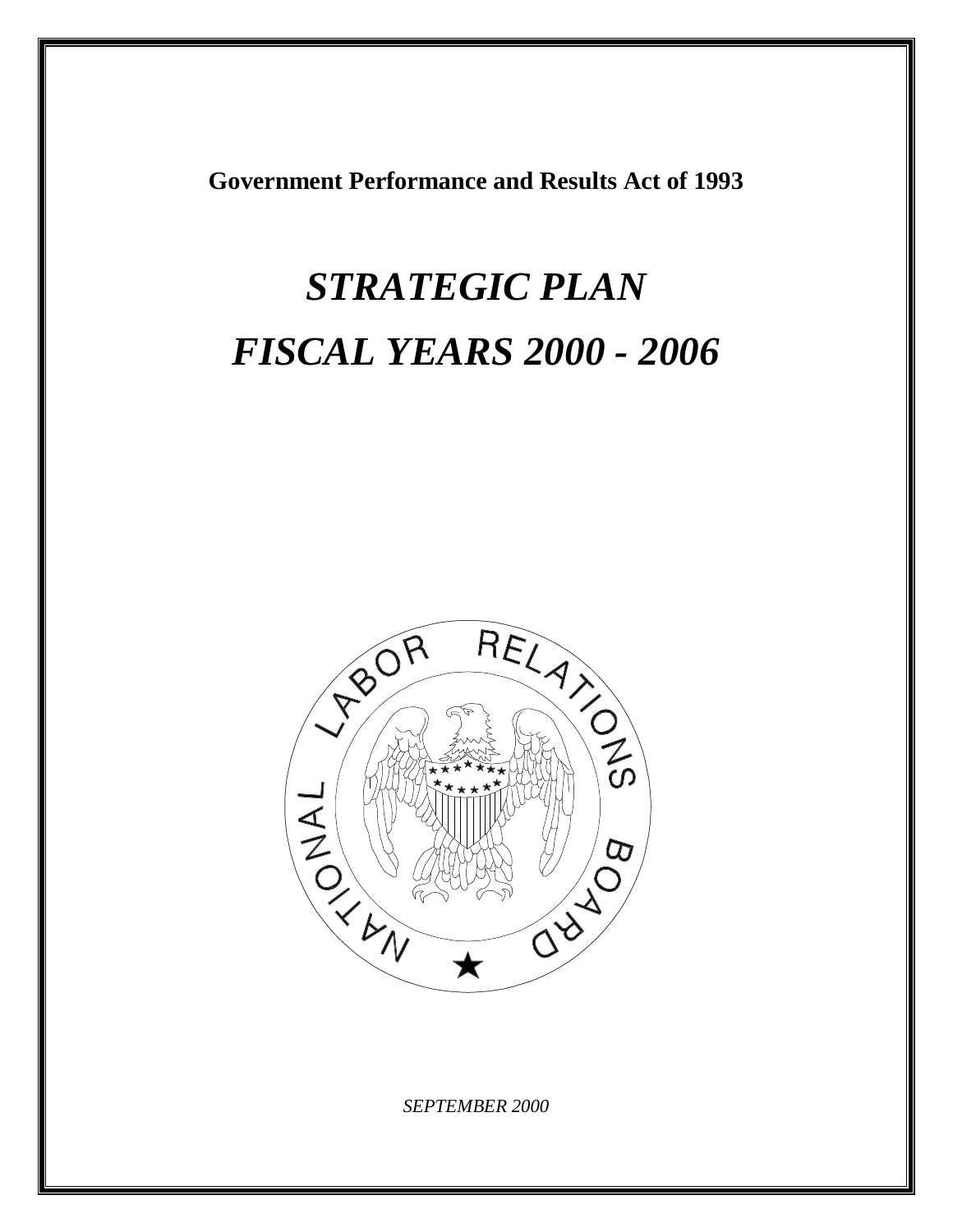# **TABLE OF CONTENTS**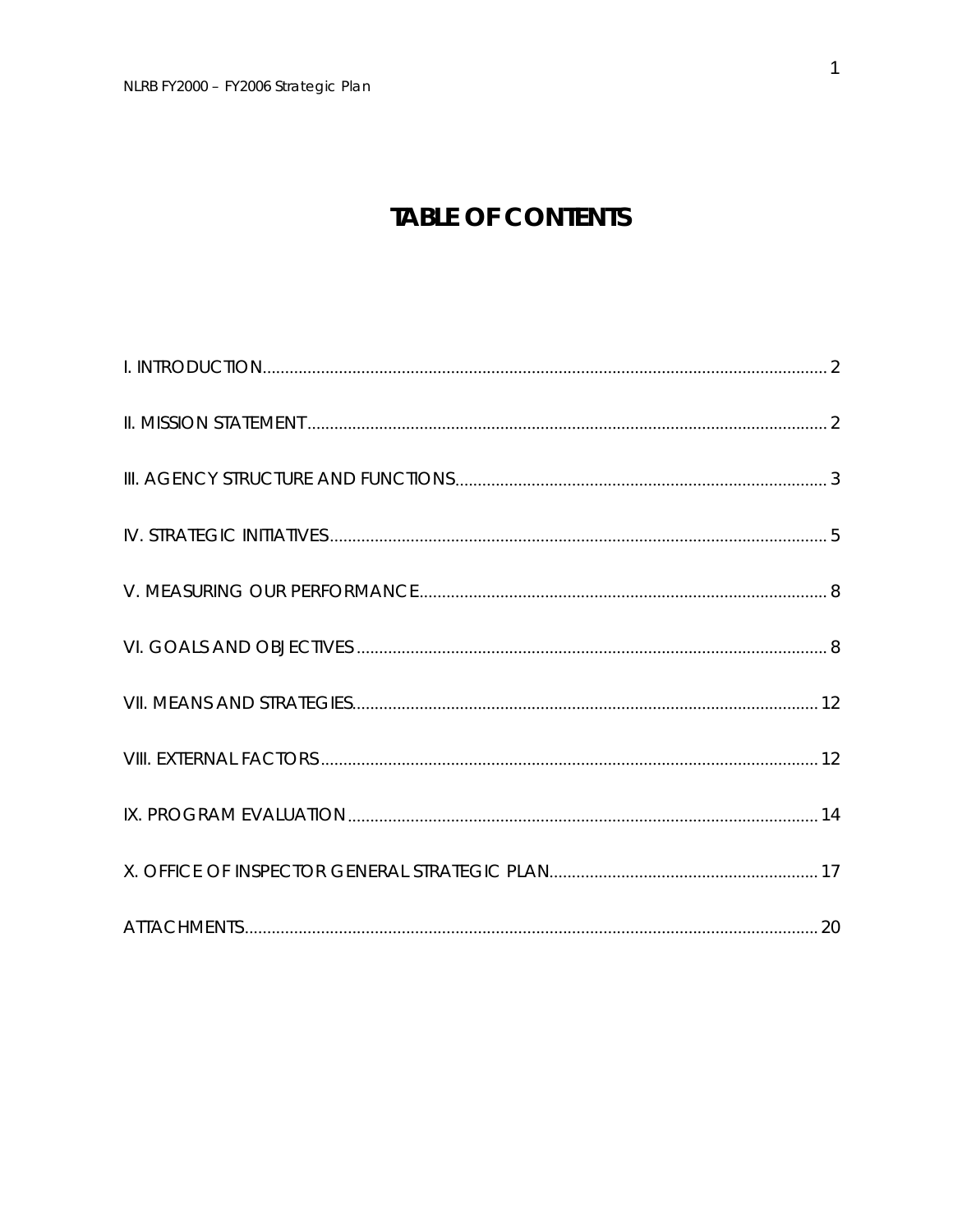#### **I. INTRODUCTION**

The Agency's presidential appointees and top managers held a two-day strategic planning retreat in January 2000 to re-examine the intent of the Government Performance and Results Act. This conference fostered a greater appreciation for the evolutionary process related to the preparation of both the Strategic Plan and the Annual Performance Plans. It has given the Agency a better understanding of the changes needed for this strategic plan covering fiscal years 2000-2006.

Our current strategic goals are mission-oriented and have been reduced from four (as presented in the FY 1997-2002 Strategic Plan) to two. The two goals relate to the processing of representation and unfair labor practice cases. Two former strategic goals that were not specifically mission focused, pertaining to training and information technology, are no longer general goals, but have been incorporated into Goals 1 and 2 of the current Plan as integral strategies to help improve the Agency's performance in these areas.

We have set agency-wide goals and strategic initiatives rather than the "Board goals" and "General Counsel goals" in our previous plan. In doing so, however, both the Board and the General Counsel have carefully observed their statutory separation of powers. The performance measures are generally more ambitious and we have set interim targets in order to reach the longterm six-year goals. The objectives are now linked to measurable performance goals and indicators.

The strategic goals, objectives, and strategies for the Office of the Inspector General (OIG) have been incorporated into the Agency's plan in Chapter X. Performance results will be reported in the OIG semiannual reports.

From the strategic planning retreat came a vision of where this Agency would like to be in FY 2006. In six years, the employees of this Agency expect to be looking back at a period of extraordinary achievement related directly to customer service – specifically speed and quality. Aggressive performance goals have been established in each of these areas to ensure that not only has the backlog of cases been reduced dramatically, but the quality of casehandling has improved simultaneously. Specific initiatives relating to handling cases in a timely fashion may be found in Chapter IV of this document. Plans for refining and expanding the Agency's quality review processes may be found in Chapter IX.

#### **II. MISSION STATEMENT**

The National Labor Relations Board (NLRB) is an independent administrative federal agency created by Congress in 1935 to administer and enforce the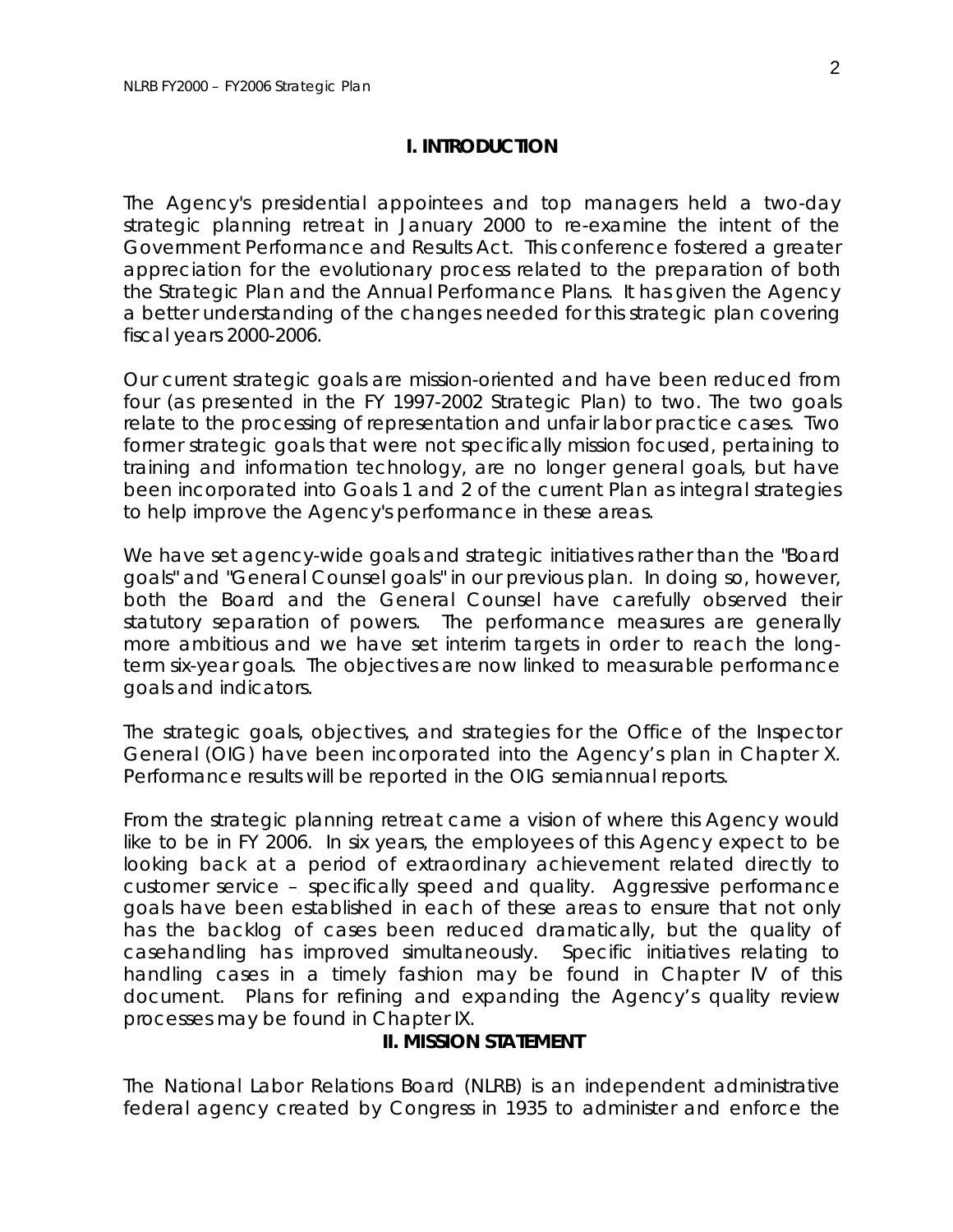National Labor Relations Act (NLRA), which is the primary federal statute governing labor relations in the private sector.<sup>1</sup> The Act embodies a bill of rights, which establishes freedom of association for the purposes of participating in the practice and procedure of collective bargaining. It defines and protects the rights of employees, unions and employers, and seeks to eliminate certain unfair labor practices on the part of employers and unions so as to promote commerce and strengthen the Nation's economy. Under the Act, the NLRB has two primary functions: (1) to conduct secret-ballot elections among employees to determine whether the employees wish to be represented by a union; and (2) to prevent and remedy statutorily defined unfair labor practices by employers and unions 2 . The mission of the Agency is to carry out these statutory responsibilities as efficiently as possible, in a manner that gives full effect to the rights afforded to employees and employers under the Act.

#### **III. AGENCY STRUCTURE AND FUNCTIONS**

The National Labor Relations Board's two principal functions, as reflected in our mission statement and general strategic goals, are to conduct secret-ballot elections among employees to determine whether the employees wish to be represented by a union, and to prevent and remedy unfair labor practices by employers and unions. In an unusual structure among Executive Branch agencies, the NLRB's authority does not reside in one central position. Rather, our authority is divided by law and by delegation between the five-member "Board" and the General Counsel, all of whom are appointed by the President, subject to confirmation by the Senate. This statutorily mandated division of authority results in the Board and the General Counsel having different and separate roles in many of our legal proceedings.

#### **Representation Proceedings**

Representation cases are initiated by the filing of a petition -- by an employee, a group of employees, an individual or a labor organization acting on their behalf, or an employer -- requesting an election to determine whether a union represents a majority of the employees in an appropriate bargaining unit and therefore should be certified as such. The role of the Agency in such cases is to investigate the petition and, if necessary, to conduct a hearing to determine such questions as whether the employees constitute an appropriate bargaining unit under the Act and, if so, which employees are to be included in the unit and therefore eligible to vote; to conduct the election if an election

Major amendments to the Act were enacted in 1947 (the Taft-Hartley Amendments) and in 1959 (the Landrum-Griffin Amendments).<br><sup>2</sup> See the Attachments for further information on cases handled by the Agency.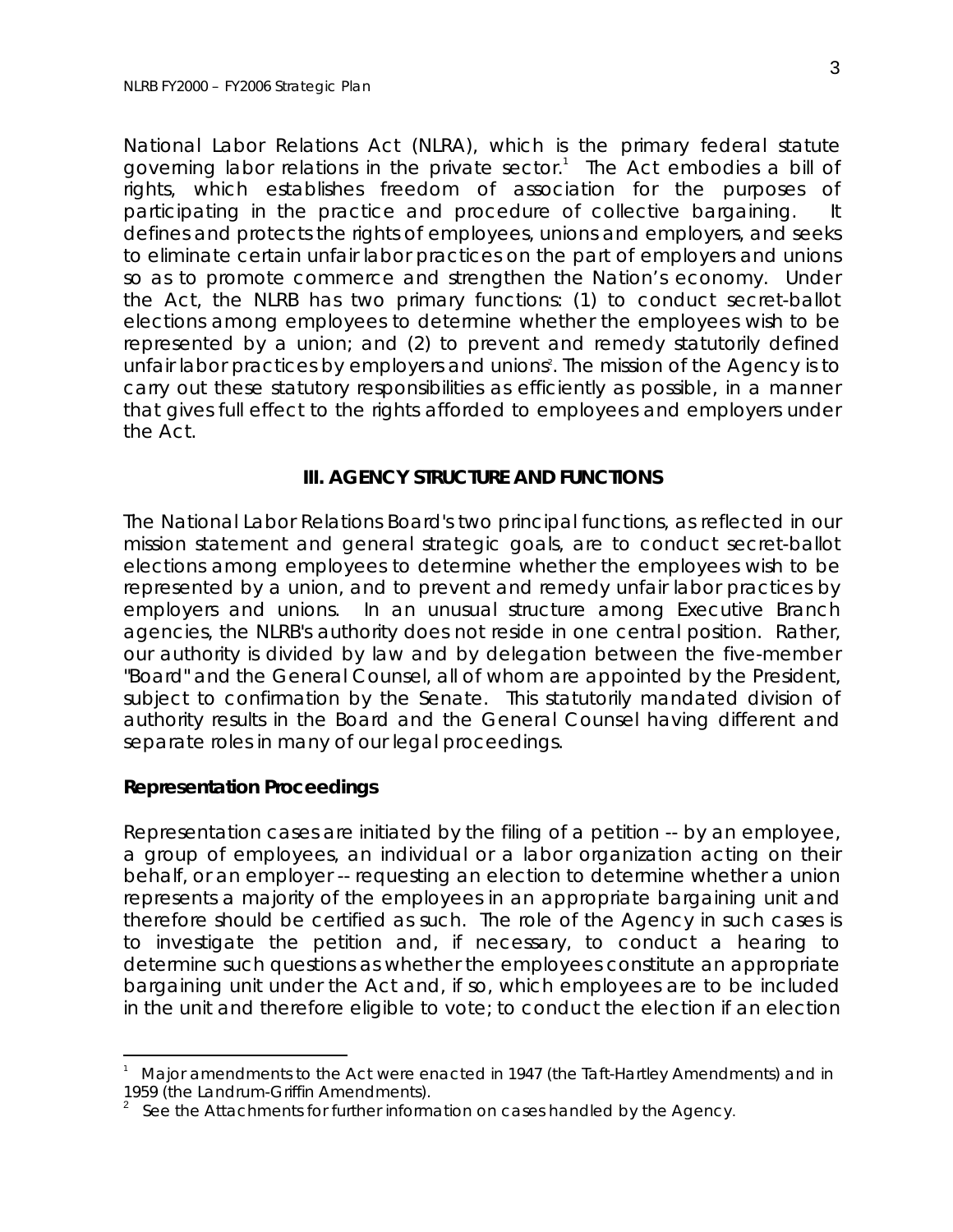is determined to be warranted; to hear and decide any post-election objections to the conduct of the election; and, if the election is determined to have been fairly conducted, to certify its results.

#### **Unfair Labor Practice Proceedings**

In contrast to representation proceedings, unfair labor practices are remedied under the Act through adjudicatory procedures in which the Board and the General Counsel have independent functions. The General Counsel has the sole responsibility for investigating charges of unfair labor practice, deciding whether to issue complaints with respect to such charges, and prosecuting these complaints before the Board. The Board, in turn, acts as a quasi-judicial body, independent of the General Counsel, in deciding unfair labor practice cases. These cases come to the Board on appeal from administrative law judge decisions, which are issued following hearings when a complaint is not settled.

#### **Administrative Functions**

Section 3(d) of the Act assigns to the General Counsel general supervision over all attorneys employed by the Agency, with the exception of the administrative law judges, who are under the general supervision of the Board, and the attorneys who serve as counsel to the Board Members. The Board has also delegated to the General Counsel general supervision over the administrative functions of the Agency (such as purchasing, personnel, budgeting, finance, information technology, and the leasing of office space) and over the officers and employees in the regional offices. Those supervised by the General Counsel, either through statutory assignment or delegation of authority from the Board, represent approximately 90% of the Agency's workforce.

#### **Current Case Processing Environment**

Under the statutory scheme set out in the Act, the Agency does not initiate cases on its own. All charges and petitions are filed voluntarily by individuals, employers or unions. The Agency receives approximately 170,000 inquiries from the public per year. Through the Information Officer program, the Agency attempts to screen out matters that are best resolved in other forums or which do not fall within its jurisdiction. About 95% (or 162,000 inquiries) of these public inquiries are screened out in this fashion.

Approximately 25,000 other cases are filed without Information Officer assistance each year. The total number of cases filed thus approximates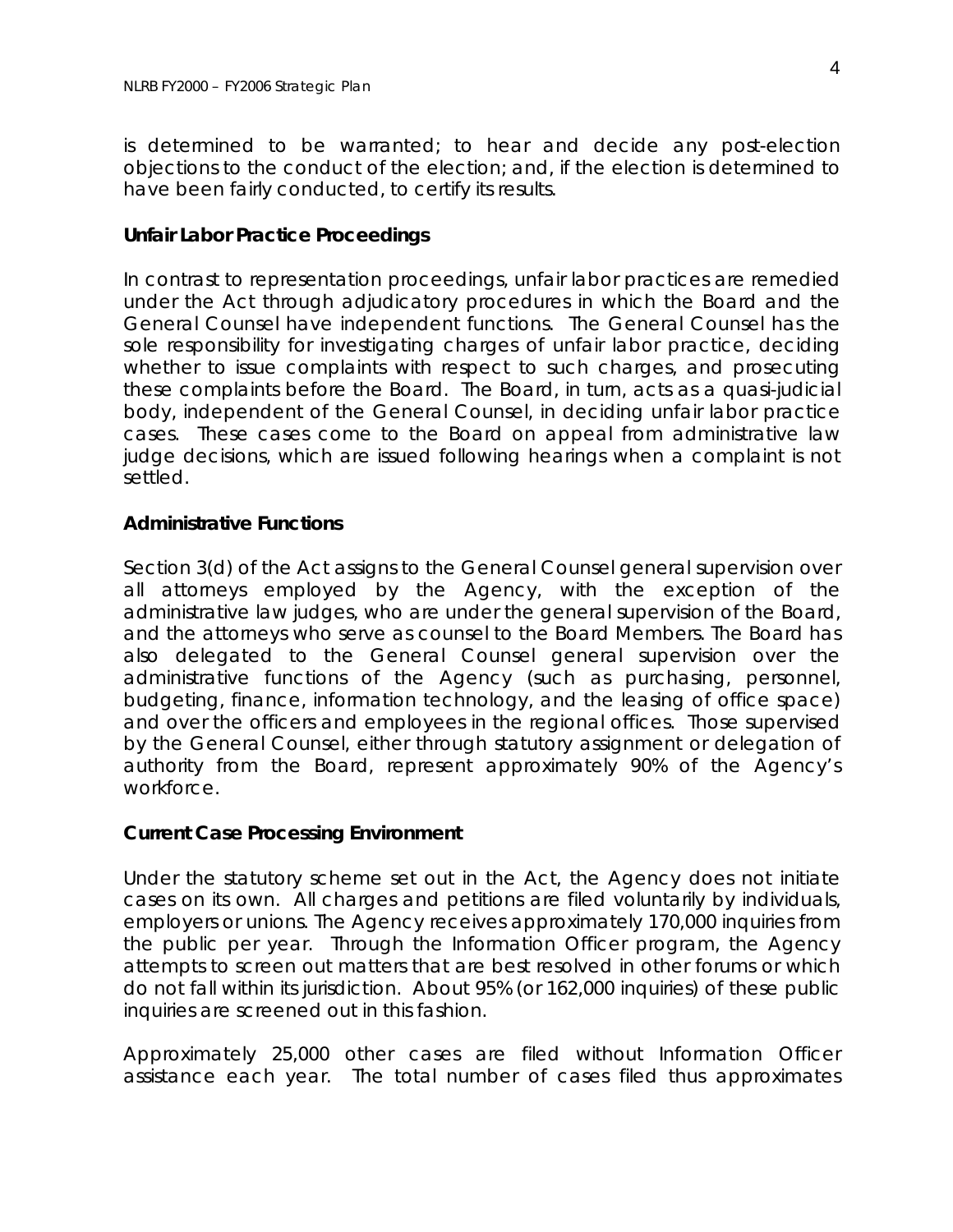33*,*000 cases per year, of which approximately 28,000 are unfair labor practices and 5,000 are representation petitions.

In unfair labor practice cases, the merit factor (the percentage of cases in which the General Counsel as independent prosecutor concludes that there is sufficient evidence to warrant issuance of a complaint) has consistently been in the mid-30 percentile. Thus, over 65% of the unfair labor practice charges are dismissed or withdrawn after investigation because it is concluded that they are not worthy of prosecution. A dismissal is the final resolution of the case and is, in and of itself, the resolution of a labor dispute by a government agency. Only 5 - 10% of the meritorious charges are litigated; the vast majority are resolved through the Agency's settlement program.

In the area of representation cases, the Agency has maintained for many years a voluntary election agreement rate of over 85%. That is, over 85% of the cases proceed to election without a pre-election hearing because the Agency is able to negotiate a voluntary agreement between the parties for the conduct of the election. In addition, in over 90% of cases the election itself resolves the representation question. Objections or challenges to the election are filed in only 7% - 10% of the cases and in only 13% of this last group of cases does the Agency find that objectionable conduct warrants holding a rerun election.

#### **IV. STRATEGIC INITIATIVES**

The Agency's core function is to process cases, and most of our case processing procedures have been laid out in the Act or in our rules and regulations for many years. Working within these limitations, we have developed several strategic initiatives to reduce case processing time and focus attention on quality.

Impact Analysis - This prioritization system provides an analytical framework for classifying cases pending before the General Counsel so as to differentiate among them in determining the resources and urgency to be assigned to each case. It requires that all incoming cases at the field level be assessed in terms of their impact on the public and their significance to the achievement of the Agency's mission. "Category III" cases are of the highest priority, with the shortest processing time target. These may be cases where the alleged unlawful activity is having a demonstrable impact on the general public through disruptions of business activities. Similarly, charges that could significantly affect many employees, or most of the employees in a small complement, are also prioritized as "Category III." As indicated, these Category III cases are to be handled most promptly and have all necessary resources assigned to that processing. Depending on their relative impact,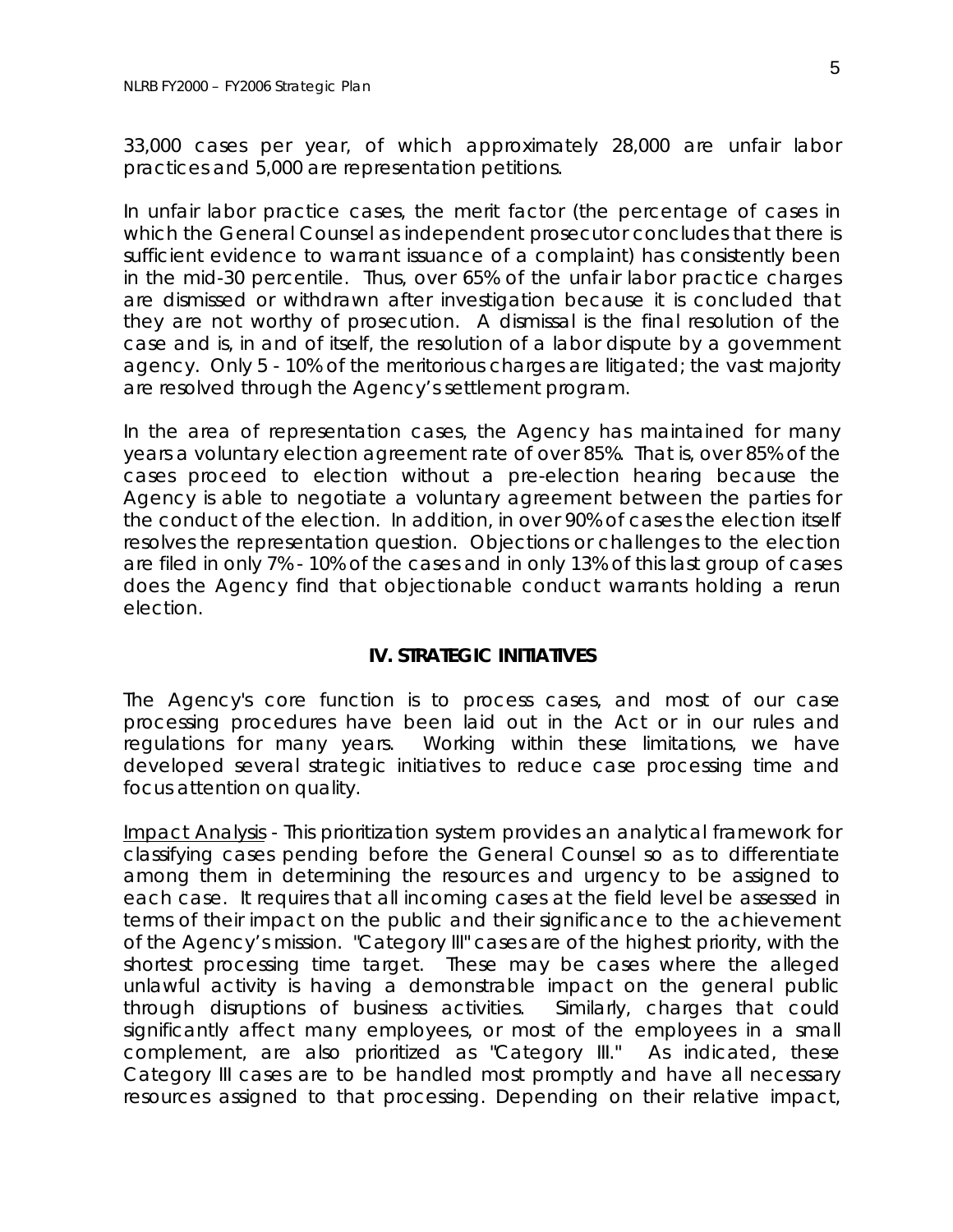other cases are placed in "Category II" or "Category I," with longer processing times.

R Case Triage - In a strategy similar to Impact Analysis, representation appeals cases pending before the Board are categorized, prior to assignment, according to the complexity of the issues and fact patterns. The most complex "Category III" cases still receive the traditional, lengthy written analysis due to the legal issues involved. However, in "Category I and II" cases, involving more routine factual patterns and settled Board precedent, the written legal analysis is substantially reduced from the pre-triage approach, increasing the overall speed of representation appeal processing.

Information Dissemination - Our information dissemination effort has two components, the Information Officer Program and the Public Information Program. In the Information Officer Program, trained professional employees respond to inquiries from the public, providing guidance, facts and clarification about the Board's jurisdiction and many other NLRA-related matters, such as when and how to file a representation petition. This program has also been effective in screening out charges that obviously do not belong in the Board's case handling system, before they are filed. Information Officers refer inquiring parties to an appropriate state or Federal agency if there is no Board jurisdiction. There were 170,000 inquiries to Information Officers in FY 1999.

The Public Information Program provides public education programs and disseminates general NLRA information that may help to prevent potential violations of the NLRA. Our Internet web site features much information that is useful to the public, such as general Agency information, procedural guidance and the full text of recent decisions. Another web site service is the "Help Desk" button, which provides a wide array of referral information electronically. There were about 68,000 instances of Help Desk access in FY 1999. In recent years, the Agency has also made a number of efforts to provide bilingual publications and Internet information. All of our information dissemination programs provide much-needed assistance to the public, and increase the Agency's efficiency by conserving its resources for those cases covered by the Act.

Alternative Decision-Making Procedures - We have instituted several procedures at the Board level in Washington that are specifically aimed at reducing case processing times while still preserving high quality decisions:

"Superpanels" In this procedure, every Wednesday morning, a panel of three Board Members hears oral presentations of cases involving issues that lend themselves to quick resolution, eliminating written analysis by each Board Member's staff and intermediate levels of review. Issues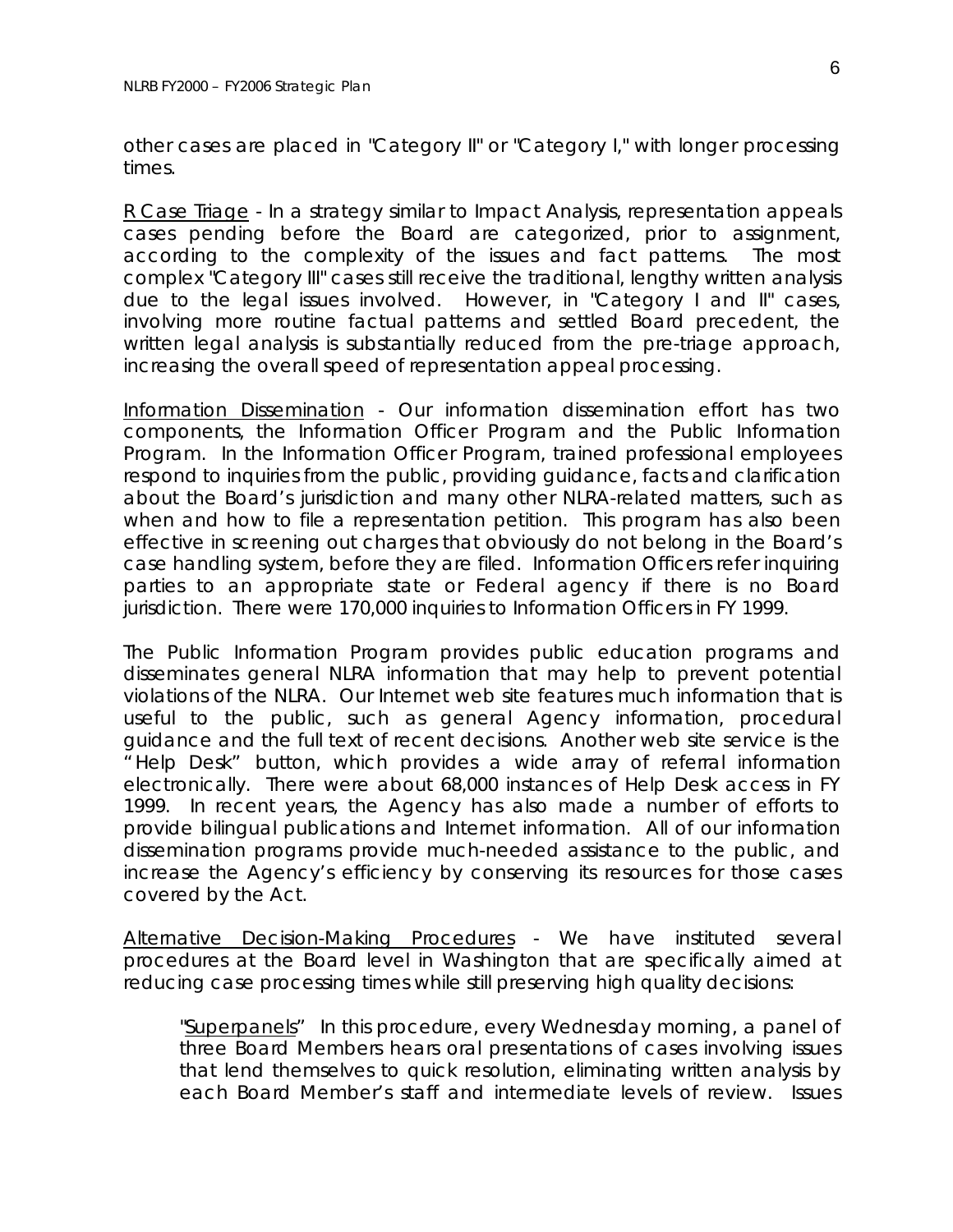can be resolved very quickly, sometimes only a few days after an appeal or exceptions are filed. The procedure is most often used to avoid delays in conducting elections and deciding the merits of objections, and sometimes used to decide other types of representation and unfair labor practice cases.

" Speed-team" Subpanels Here, the assigned originating Board Member identifies cases involving straightforward issues which, with the agreement and early involvement of the other two panel members, can be drafted by Board Members' staff and circulated promptly, without the need for detailed, time-consuming memoranda.

" Super Speed-team" Subpanels This is an expedited procedure used in cases involving very straightforward issues which are highly likely to result in a unanimous vote to short-form adopt the underlying decision of the judge, regional director or hearing officer. Unlike Speed Team processing, under the Super Speed Team procedure no flag is prepared, the draft Board decision is not formally circulated, and the decision usually issues or enters the issuance process the same day the subpanel agenda is scheduled. A " Super Speed Team" case is presented on an expedited basis to each participating Board member by a staff representative, usually with a draft decision submitted to the Board Member for approval. Frequently, the draft is approved by all participating Board Members during the staff presentations of the case, eliminating the need for a formal subpanel agenda meeting.

Settlement judges The Board recently adopted a rule modification that allows the Chief Administrative Law Judge to appoint a " settlement judge" in appropriate cases, to work informally with the parties in an effort to reach a settlement. This process avoids costs to the parties and the public, and the delay required by a formal hearing and possible appeals. If a settlement is not reached informally, the case proceeds to a hearing before an administrative law judge other than the settlement judge.

Reduction of the Board's backlog - There was an extensive discussion of the undesirable case backlog at our strategic planning retreat. All of the Board Members have renewed their commitment to reducing the backlog of pending cases at the Board to acceptable levels. Buoyed by adequate resources, we have set aggressive interim annual targets as well as long term goals in this area. For representation cases, there will be no cases pending longer than six months by FY 2006. For unfair labor practice cases, there will be no cases pending longer than 12 months by FY 2006 and we will reduce the number of these pending cases from 650 to 250.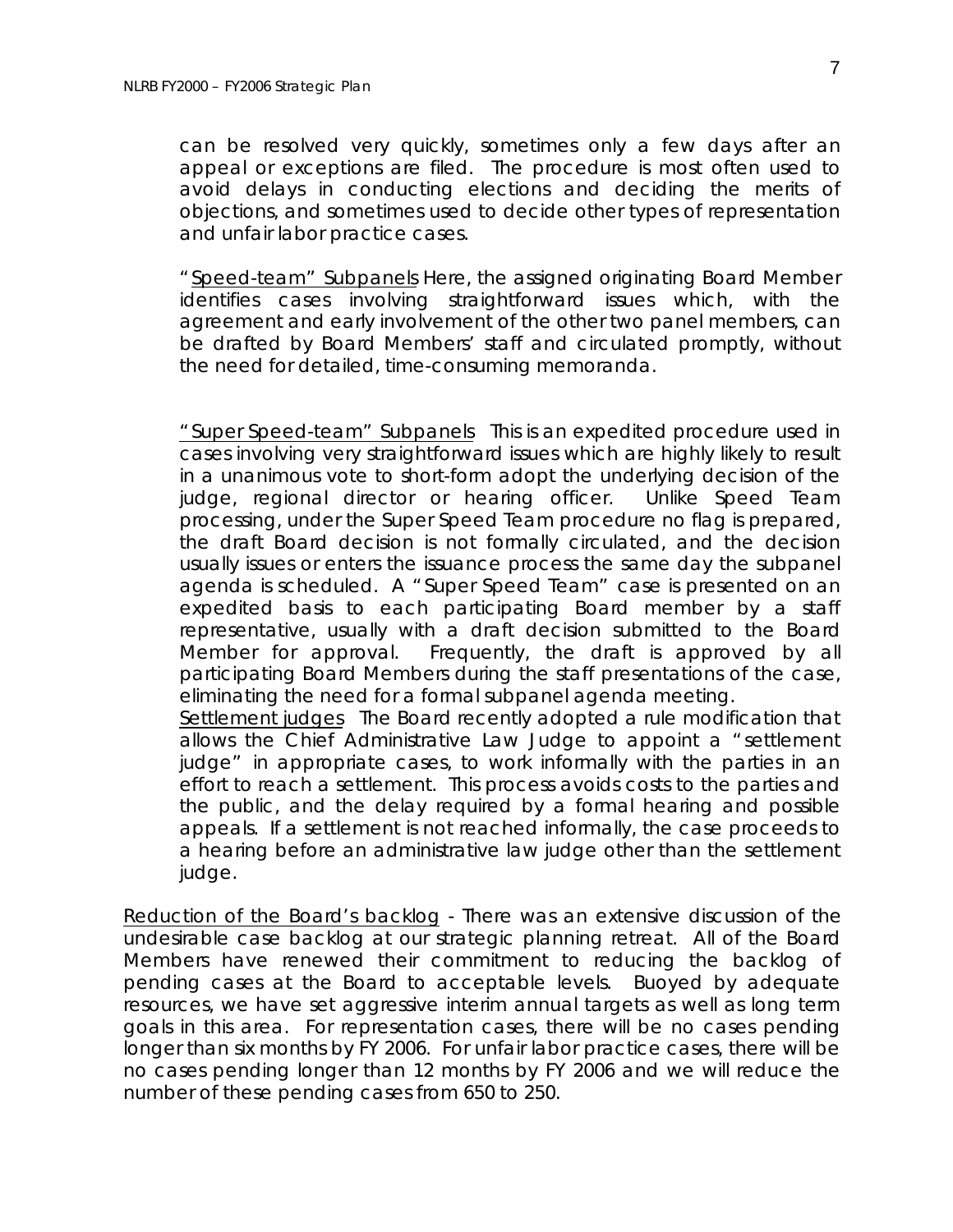#### **V. MEASURING OUR PERFORMANCE**

Performance measures are not a new concept for the Agency. Our system of organization and measurement has been highly regarded for decades and followed by other federal agencies. We have long used performance measures to pursue a dual approach to excellence in customer service. One component is timeliness, which we have consistently emphasized, believing that " justice delayed is justice denied." We have set time targets for each stage of casehandling. This system has been a most effective means of ensuring a high level of responsiveness to the public as well as efficiency within our organization.

We have also aimed to maintain the highest standards of fairness, quality and effectiveness, in order to give customers a response they can trust. We have had systems in place for many years to evaluate the quality of casehandling work. For example, the Division of Operations-Management, which reviews the quality of cases processed by regional offices, has an effective quality control program from which management can take steps to ensure that casehandling standards are being followed. This task of combining timeliness with fairness and quality is one of the main challenges faced by the Agency, as reflected in our general goals.

#### **VI. GOALS AND OBJECTIVES**

**GOAL #1:** Resolve all questions concerning representation impartially and promptly.

#### **OBJECTIVES:**

- A. Encourage voluntary election agreements by conducting an effective stipulation program.
- B. Conduct elections promptly.
- C. Issue all representation decisions in a timely manner.
- D. Afford due process under the law to all the parties involved in questions concerning union representation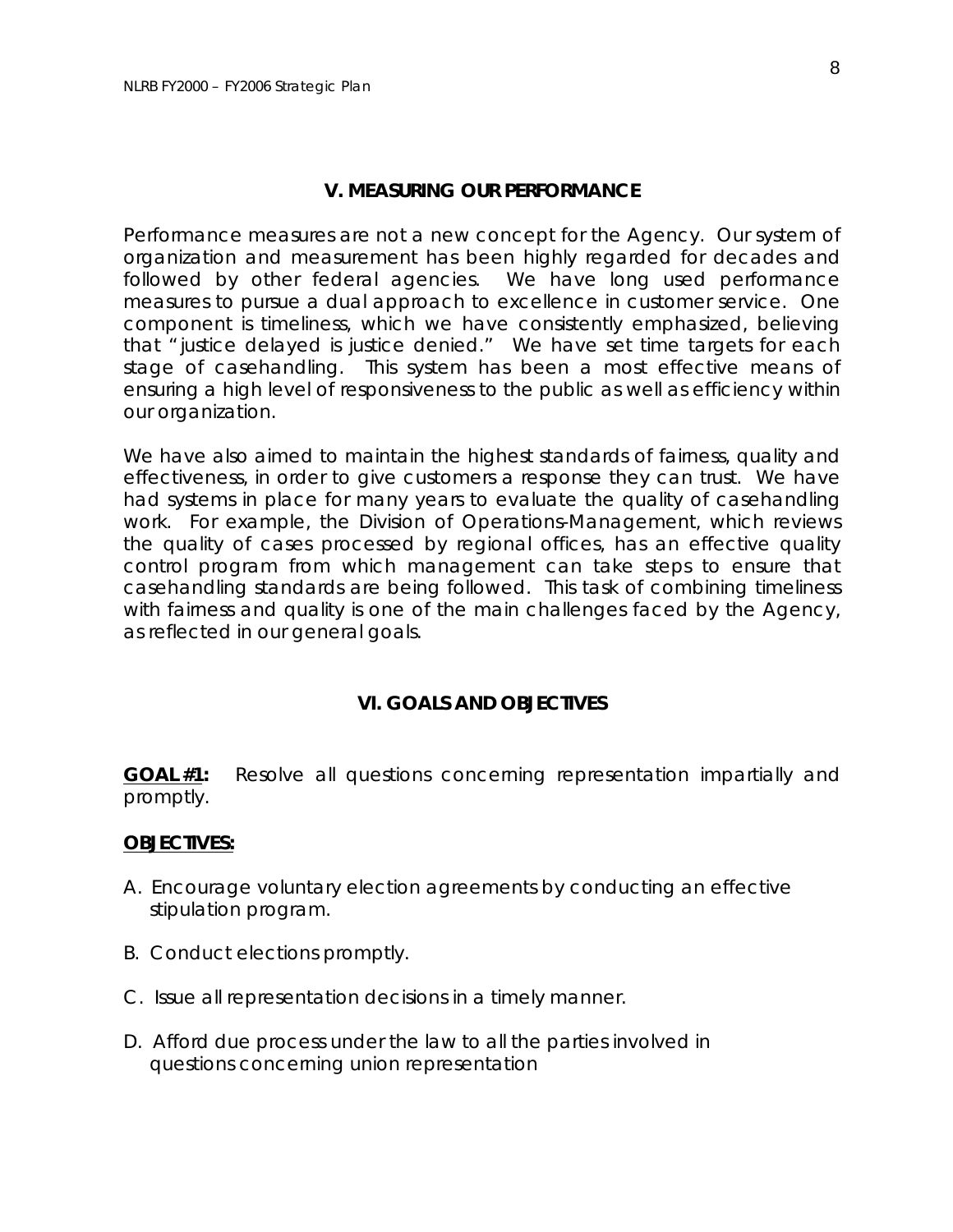#### **STRATEGIES:**

- 1. Give priority in timing and resource allocation to the processing of representation cases that implicate the core objectives of the Act and are expected to have the greatest impact on the public.
- 2. Evaluate the quality of representation casework regularly to provide the best possible service to the public.
- 3. Give sound and well-supported guidance to the parties, and to the public at large, on all representation issues.
- 4. Share best practices in representation case processing to assist regions in resolving representation case issues promptly and fairly.
- 5. Identify and utilize alternative decision-making procedures to expedite Board decisions in representation cases, such as:
	- • Hold weekly meetings of panels of Board Members to decide representation case matters.
	- Maximize the use of expedited representation case processing strategies.
	- Hold weekly meetings of Deputy Chief Counsels and their staffs to discuss the status of all pending cases and to identify the proper procedures for the prompt issuance of each representation case.
	- Establish specific representation case production goals as evaluation criteria for all Board staff managers and supervisors.
- 6. Assure that due process is accorded in representation cases by careful review of Requests for Review, Special Appeals and Hearing Officer Reports, and where appropriate, the records in the cases.
- 7. Analyze and prioritize the critical skills needs and address these skills needs using a cost effective instructional delivery system that ensures timely access to the needed training in a work environment that encourages employees to effectively utilize their diverse talents in achieving Agency goals.
- 8. Provide an information technology environment that is mainstream with other federal agencies and the public, and that will provide NLRB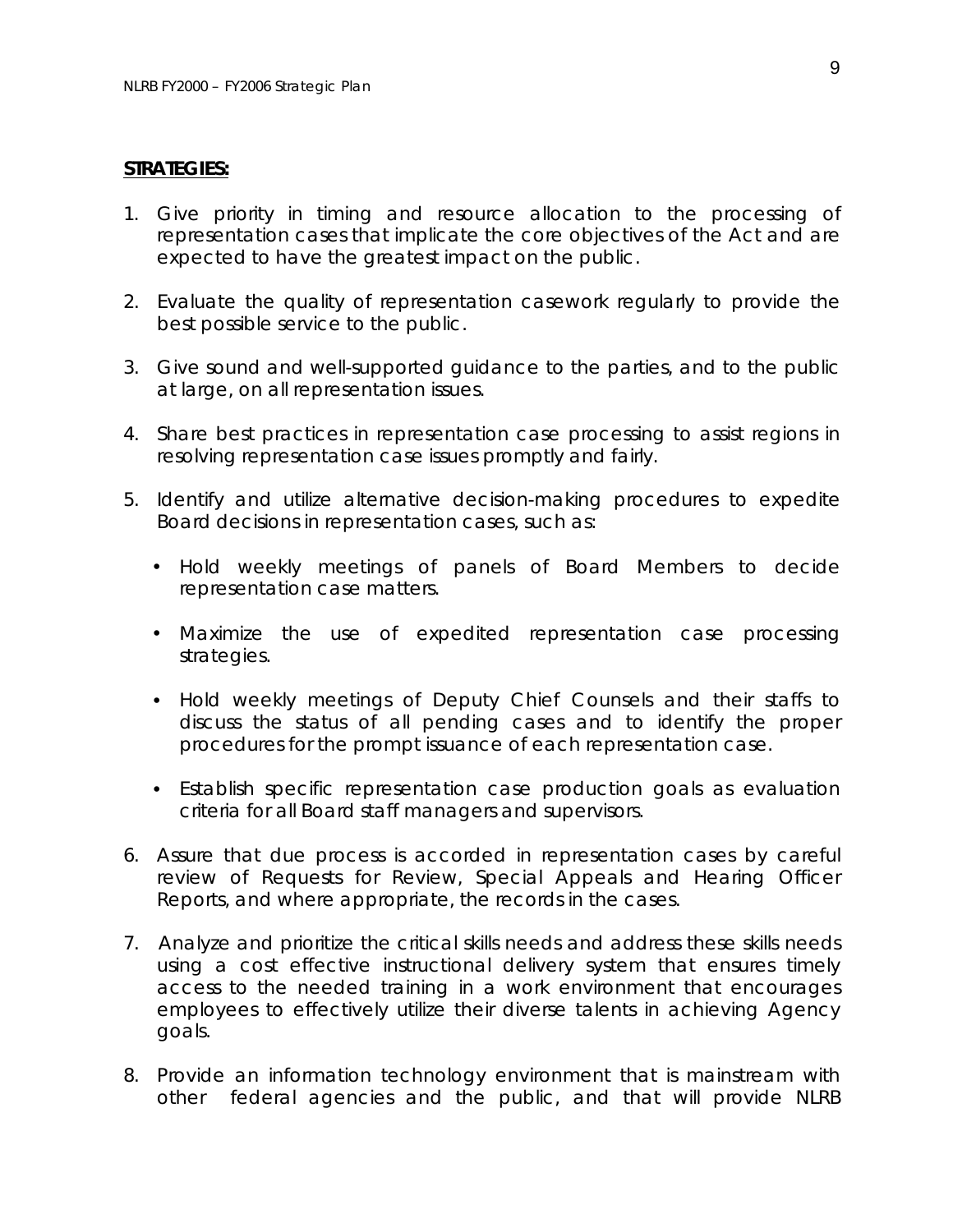employees with technology tools and access to research and professional information comparable to that available to their private sector counterparts.

**GOAL #2:** Investigate, prosecute and remedy cases of unfair labor practice by employers or unions, or both impartially and promptly.

#### **OBJECTIVES:**

- A. Conduct thorough unfair labor practice investigations and issue all unfair labor practice decisions in a timely manner.
- B. Give special priority to disputes with the greatest impact on the public and the core objectives of the Act.
- C. Conduct effective settlement programs.
- D. Provide prompt and appropriate remedial relief when violations are found.
- E. Afford due process under the law to all parties involved in unfair labor practice disputes.

#### **STRATEGIES:**

- 1. Take proactive steps to disseminate information and provide easily accessible facts and information to the public about the Board's jurisdiction in unfair labor practice matters and the rights and obligations of employers, employees, unions, and the Board under the Act.
- 2. Evaluate the quality of unfair labor practice casework regularly to provide the best possible service to the public.
- 3. Utilize impact analysis to provide an analytical framework for classifying unfair labor practice cases in terms of their impact on the public so as to differentiate among them in deciding both the resources and urgency to be assigned to each case.
- 4. Share best practices in the processing of unfair labor practice cases to assist regions in resolving unfair labor practice issues promptly and fairly.
- 5. Emphasize the early identification of remedy and compliance issues and potential compliance problems in merit cases; conduct all phases of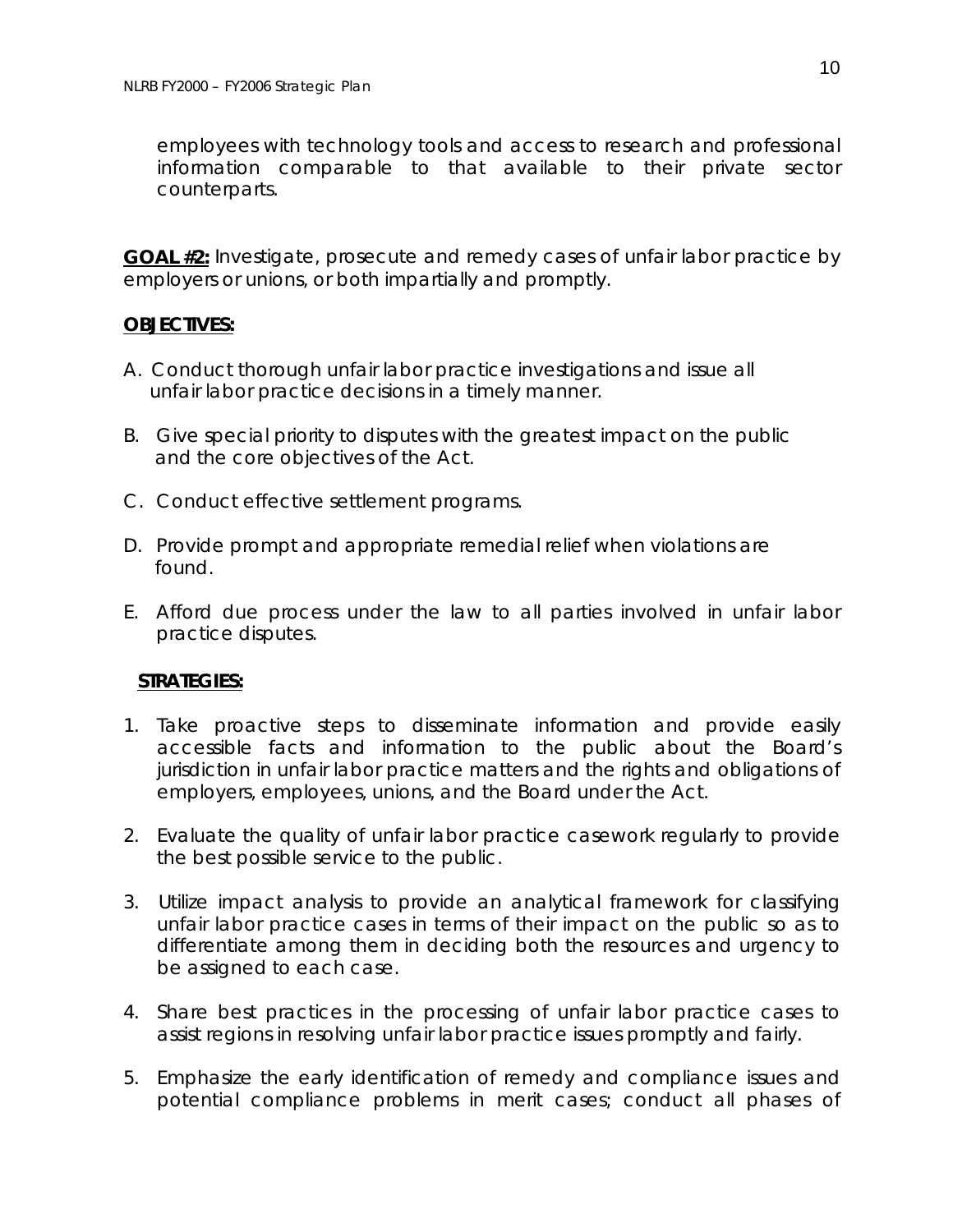litigation, including settlement, so as to maximize the likelihood of obtaining a prompt and effective remedy.

- 6. Utilize injunctive proceedings to provide interim relief where there is a threat of remedial failure.
- 7. Emphasize and encourage settlements as a means of promptly resolving unfair labor practice disputes at all stages of the casehandling process.
- 8. Identify and utilize alternative decision-making procedures to expedite Board decisions in unfair labor practice cases, such as:
	- Hold weekly meetings of panels of Board Members to decide unfair labor practice case matters.
	- Maximize the use of expedited unfair labor practice case processing strategies.
	- Hold weekly meetings of Deputy Chief Counsels and their staffs to discuss the status of all pending cases and to identify the proper procedures for the prompt issuance of each unfair labor practice case.
	- Establish specific unfair labor practice case production goals as evaluation criteria for all Board staff managers and supervisors.
	- 9. Analyze and prioritize the critical skills needs and address these skills needs using a cost effective instructional delivery system that ensures timely access to the needed training in a work environment that encourages employees to effectively utilize their diverse talents in achieving Agency goals.
- 10. Provide an information technology environment that is mainstream with other federal agencies and the public, and that will provide NLRB employees with technology tools and access to research and professional information comparable to that available to their private sector counterparts.

#### **Relationship of Performance Goals to General Goals**

The two goals in our strategic plan represent the core functions of the Agency in enforcing the National Labor Relations Act. These strategic or general goals translate the Agency's mission into major policy directions and are focused on the unique characteristics of the organization. Our functions center around casehandling and will likely remain constant for the foreseeable future. Our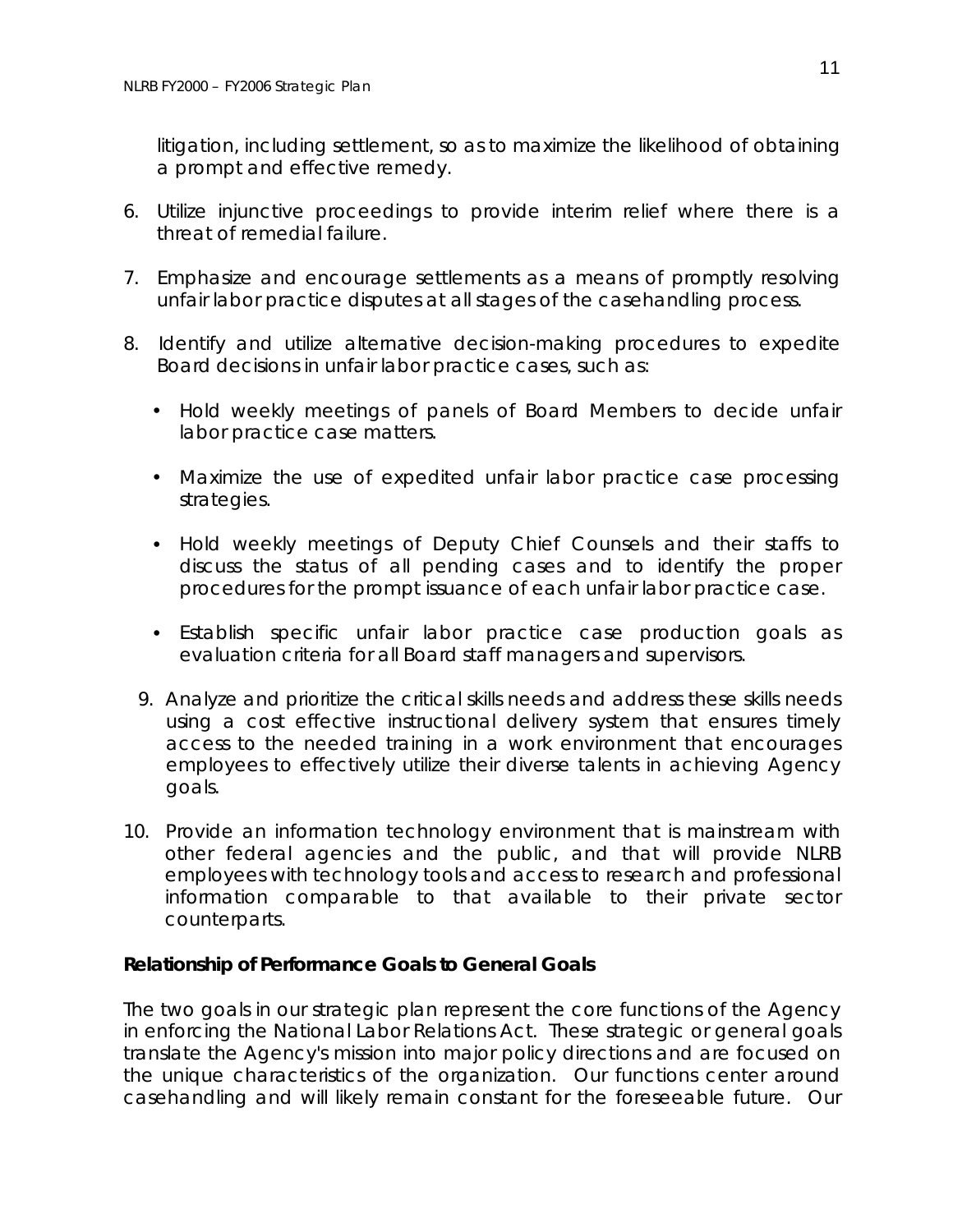annual performance plans will include specific, measurable performance goals so that we can assess our progress in providing the quickest and best solutions for questions/inquiries brought to the Agency by workers, unions, and employers. Some of the targets will address a discrete step in the casehandling "pipeline," often improving timeliness, while others will concern the overall process, usually working toward improving quality. As we constantly strive to provide our customers with the best possible service, many of the performance measures will present interim annual targets as well as longer-range targets.

#### **VII. MEANS AND STRATEGIES**

The highest priority issues in this Agency relate to the quality and timeliness of casehandling. Special strategic initiatives have been implemented to address both of these issues and a more complete discussion of this may be found in Chapter IV, " Strategic Initiatives." The success of these initiatives and our other performance goals depends greatly on the Agency receiving funding at relatively consistent levels over the next six years. This will allow the Agency to maintain staffing levels, provide its employees with the work environment, training and technology necessary to ensure the quality of work product and give the Agency the opportunity to attract new employees as long-time employees retire. Clearly, significant decreases in funding levels over the next six years will affect our ability to accomplish these strategic initiatives.

The goals and objectives for the strategic plan for FY2000– FY2006 were developed at a strategic planning retreat attended by all six presidential appointees and all senior management staff. Assignments of responsibility for the various objectives and reporting thereon were assigned at this retreat. Subsequent to reaching consensus on the issues, drafts of the proposed strategic plan were circulated for comment among all attendees and the next level of management staff. The Agency's labor organizations were provided the opportunity to review and comment on the draft strategic plan prior to its submission to OMB and some of their comments were incorporated.

To communicate our goals and objectives throughout the Agency and to the public, our strategic plan is posted on the NLRB web site as well as internal electronic bulletin boards.

The NLRB is not experiencing any mission-critical management problems at this point in time.

#### **VIII. EXTERNAL FACTORS**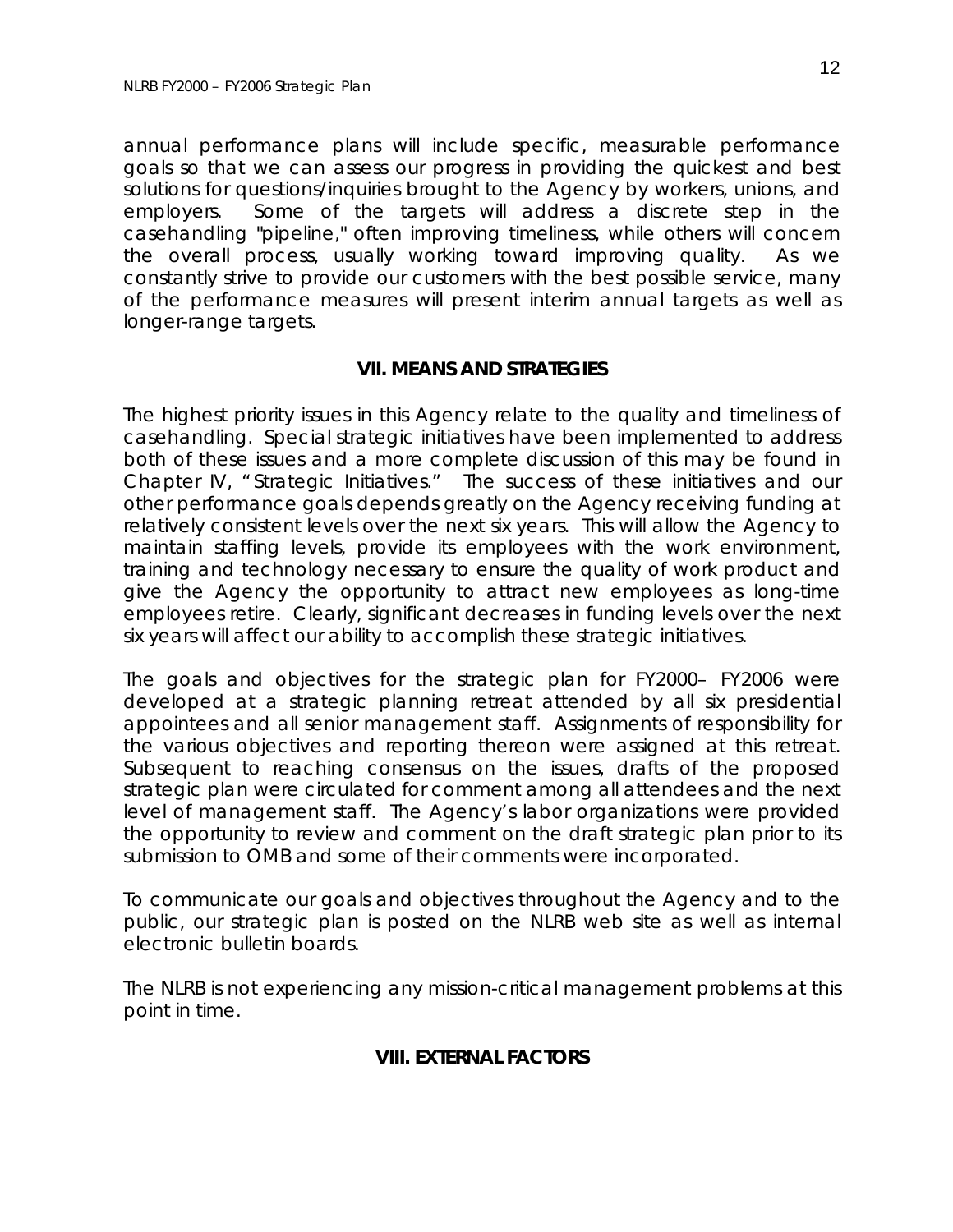The goals set forth in this strategic plan represent the best efforts of the Agency to plan for the future, using all resources to the maximum and effectuating our goals in as economical manner as possible. The Agency's ability to accomplish the goals is also dependent, in part, upon the continued stability of the economy and the current level of union activity remaining constant.

#### **Budget**

Our goals assume full funding in FY2001 as submitted by the President to Congress. As a labor-intensive agency, over 92% of our budget is dedicated to fixed costs, including 77% for salaries. If less than full funding is authorized, it will limit this Agency's ability to produce the results set forth in this plan.

#### **Case Intake**

Several factors could inhibit the Agency's ability to accomplish the goals set out in this plan. As noted, the Agency does not in any way control the number of cases filed. Public perceptions about unionization and the role of the Agency, employment trends, stakeholder strategies, the globalization of the economy, industrial economic trends, corporate reorganizations and the level of labor management cooperation efforts can all have an impact on our case intake and the complexity of our work. Difficult issues affecting our ability to achieve full compliance can arise when companies relocate or close, dissipate or hide assets, file for bankruptcy, reorganize or operate through a different corporate entity. An unexpectedly large increase in our intake or in the complexity of issues would likely result in significant delays in processing cases.

#### **Settlements**

While the Agency has experienced outstanding success in achieving voluntary resolutions of representation and unfair labor practice cases and litigating cases, we cannot control the desires of the other parties. Parties may conclude that litigation serves their strategic interests. The Agency's procedures provide for administrative hearings, briefs and appeals. Disputes cannot always be resolved informally or in an expeditious manner. It is estimated that a one percent drop in the settlement rate will cost the Agency an additional \$2 million as the process becomes formal and litigation takes over.

#### **Presidential Appointees**

The timely naming of Presidential appointees and their confirmation by the Senate is another factor outside the control of the Agency. This situation, which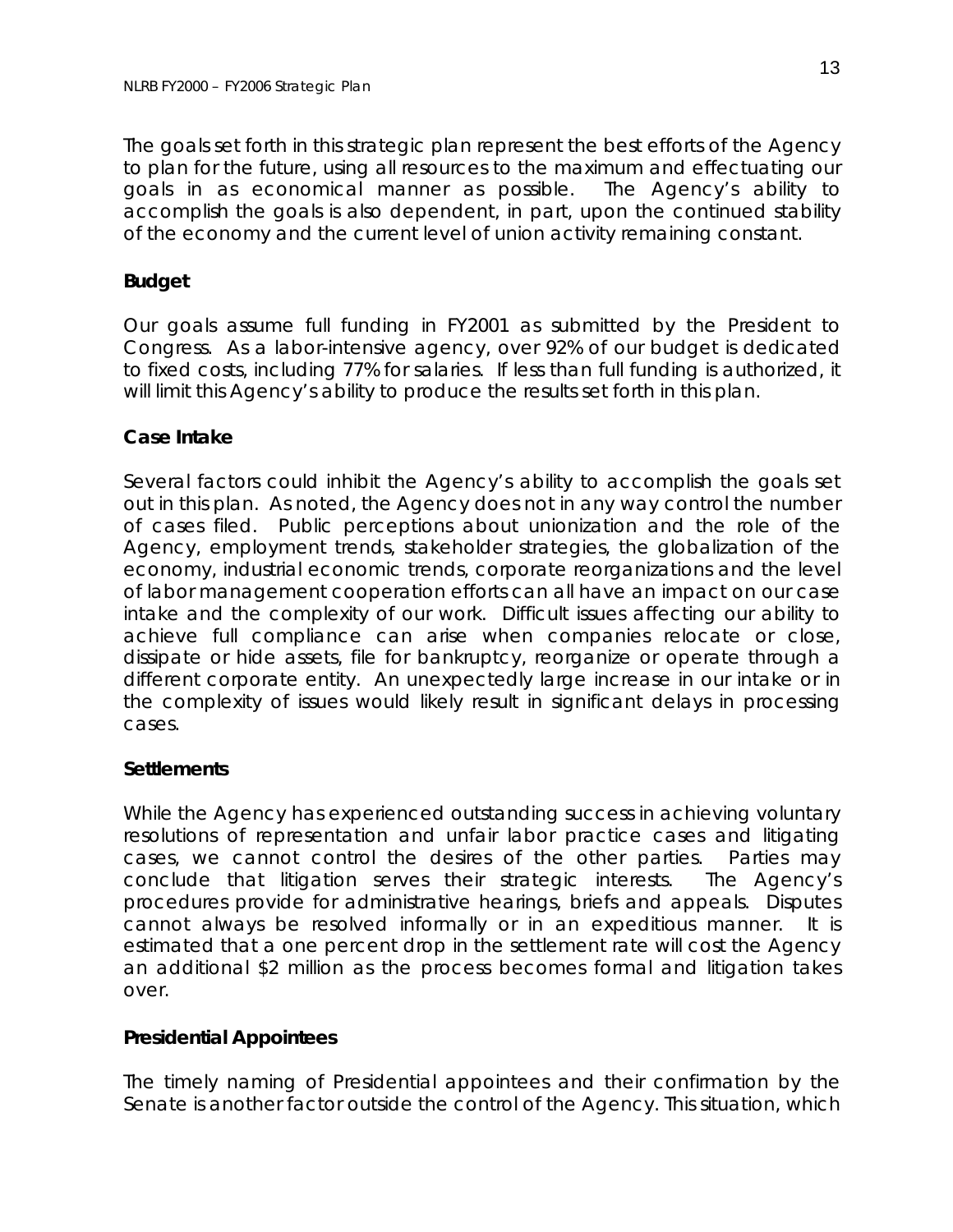can lead to Board Member vacancies for months at a time, impacts the Board's ability to issue decisions. The adverse impact of operating with less than a full Board was fully described in the Congressional hearings conducted by the Government Reform and Oversight Committee where various members of the Committee communicated their understanding of this problem and their frustration with it. While this is not an immediate problem, it is one that is not far off, inasmuch as one Board member's term will expire and another's recess appointment will expire upon the adjournment of the Senate later this year.

#### **Legislative Changes**

Any regulatory or statutory changes either in the Act or in the management of the federal government could affect the Agency's ability to meet the goals of this plan.

#### **IX. PROGRAM EVALUATION**

The General Counsel established a field labor-management committee in 1994 to evaluate case processing of unfair labor practices. As a result of a yearlong study, the committee developed a case prioritization system which provided those cases having the most substantial impact on the public would receive priority. The committee developed a framework of time targets and alternative investigative techniques for the processing of all cases. As a result of the committee's work, the General Counsel implemented in 1995 the Impact Analysis system for prioritizing; managing and measuring work based on the extent of its impact on the public and our mission. In part, the system was implemented to respond to budgetary constraints which affected the Agency's ability to process all cases in a timely manner. The Impact Analysis field committee has continued to monitor the implementation of the program and is currently considering the impact of an improved budget on the time targets and allowable overage figures for the processing of cases. It is anticipated that the committee will present a report for the General Counsel's consideration in the near future which will recommend adjustments in the program in light of the Agency's renewed ability to hire staff in the field. Adjustments have already been made in the use of alternative investigative techniques, considering our ability to fund the travel necessary for on-site investigations again.

A committee of field managers and employees developed a report of best practices for the processing of unfair labor practice cases to improve the efficiency and quality of the work. The General Counsel issued this report in August 1999. The General Counsel also issued a supplemental report to the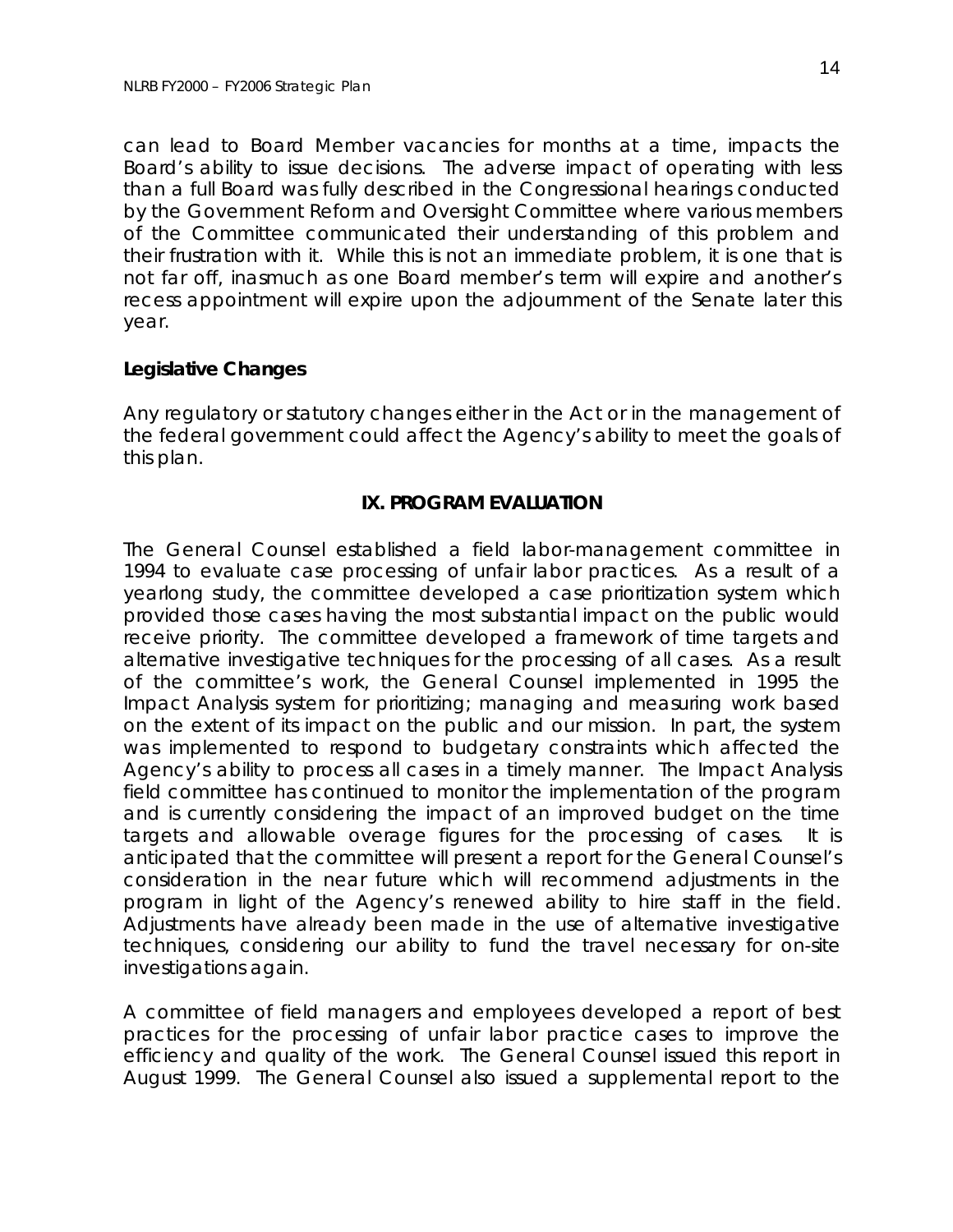best practices report on the use of alternative investigative techniques in November 1999. Acting on the recommendations of a

separate committee of field managers, the General Counsel disseminated to the field a report on best practices for the handing of major unfair labor practice litigation in November 1999. To address the General Counsel's continued efforts to emphasize and refine the compliance program, a reinvention committee composed of field and headquarters employees issued a report in November 1999 recommending the expanded use of remedial initiatives. The General Counsel issued this report encouraging the use of these remedial tools. The Agency will monitor the field operations to ensure that the ideas and practices encompassed in these memoranda will be utilized whenever appropriate.

In FY 2000 a committee of experts in the area of compliance will develop a best practices report. The General Counsel has also established a subcommittee of the reinvention committee to evaluate existing performance measures and develop baseline data to assess the effect of revisions to the existing measures. The General Counsel has expanded the scope of the Contempt and Compliance Litigation Branch's mission to provide additional technical assistance to regional offices. In conjunction with its work with field offices, this branch provides feedback to the Division of Operations-Management on the quality of work performed, as well as support for the implementation of new initiatives. The Division of Operations-Management in conjunction with the Division of Advice has monitored the effective use of injunctive relief in the field.

The Agency plans to continue to evaluate its programs as it has done for many years. The Division of Operations-Management has in place a Quality Review program for regional offices pursuant to which a sampling of unfair labor practices and representation case files are reviewed on an annual basis to ensure that they are processed in accordance with substantive and procedural requirements and that the General Counsel's policies are appropriately implemented. Those reviews have assessed, among other things, the implementation of the General Counsel's priorities in the areas of representation cases, Impact Analysis, compliance and 10(j). The results of that review are set forth in a written report and are incorporated into each regional director's performance appraisal on an annual basis. The Division of Operations has recently modified the quality review process to add more cases to the review process and to ensure that the review provides the full panoply of cases handled by the regions. Additionally, personnel from the Division of Operations-Management conduct site visits during which they evaluate regional procedures in these areas.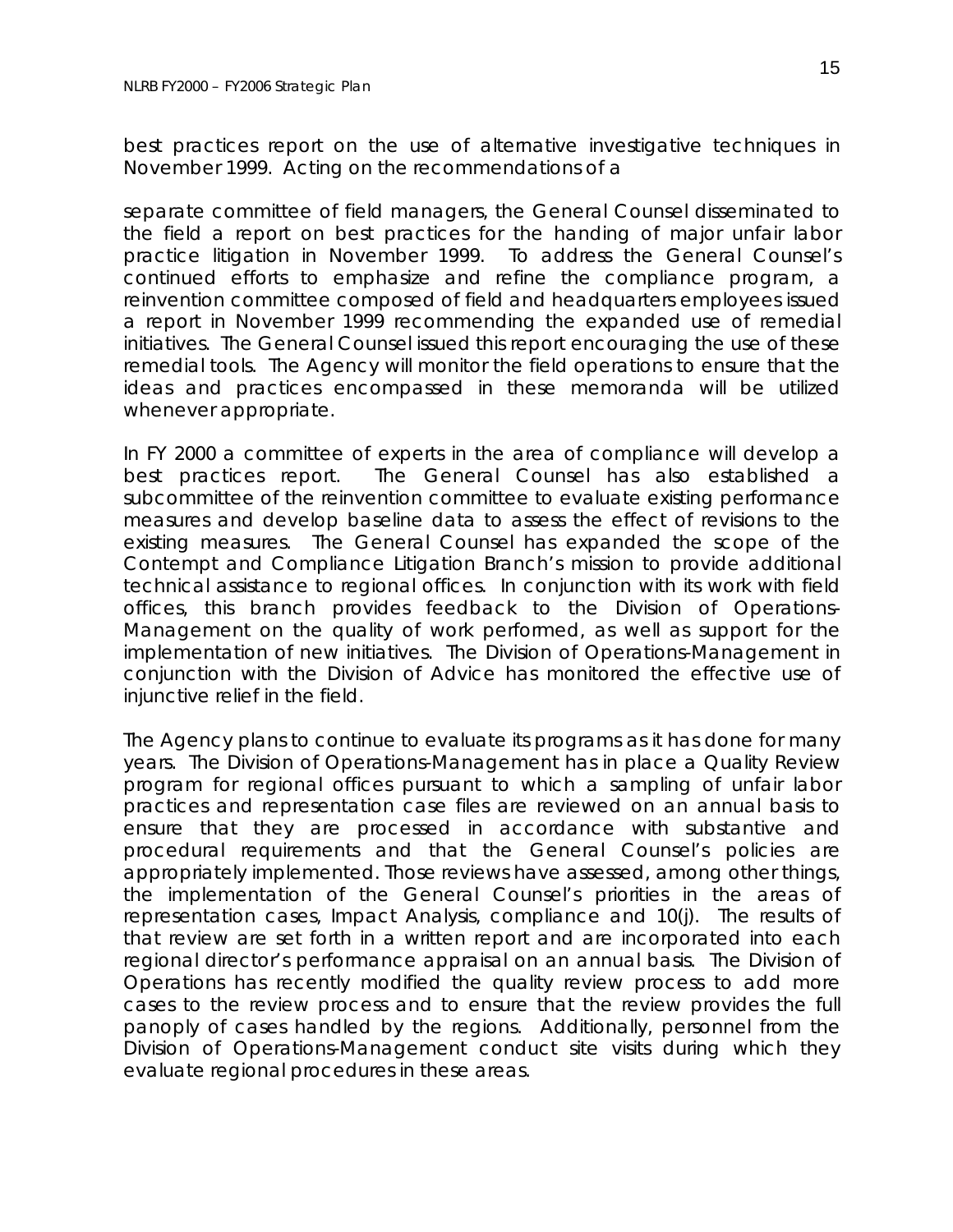In evaluating the quality of our litigation, the Office of the General Counsel monitors the litigation success rate before the Board and before district courts with regard to injunction litigation. Our success rate before the Board has been in the mid to high 80 percentile. If a field office has a success rate significantly below those standards, the Division of Operations-Management will examine the reasons for the deviation in order to determine whether or not it reflects a decrease in quality. Similarly, the Agency keeps abreast of its success rate before circuit courts of appeals and when the success rate changes significantly, the Agency will analyze the reasons for such changes, in order to ensure quality in its litigation. Other branches and offices, such as the Office of Appeals, Division of Advice, Contempt Litigation and Compliance Branch and Office of Representation Appeals, provide valuable insight and constructive feedback on the performance and contributions of field offices. Finally, the Division of Operations-Management obtains information to assess existing and potentially new programs at management conferences and through periodic and ongoing consultations with field and headquarters employees at all levels.

The Board established a Streamlining Committee to review the effectiveness and efficiency of its procedures, processes and personnel on a regular basis. Members include representatives from the Executive Secretary's Office, Office of the Solicitor, Deputy Chiefs, and representatives from the NLRB Professional Association. The Committee issued a report in February 1999 making over 40 recommendations concerning the streamlining of Board processes. The Board adopted most of these recommendations in April 1999. More than half of the recommendations have been implemented; the Committee is currently developing a timetable to implement the remaining recommendations.

In addition to the above, the Agency may use other internal and external resources, such as consultants, surveys, academic studies, stakeholder contacts and audits, to develop, implement and evaluate programs. We also expect our Inspector General to periodically review Agency programs, including the preparation of strategic planning documents.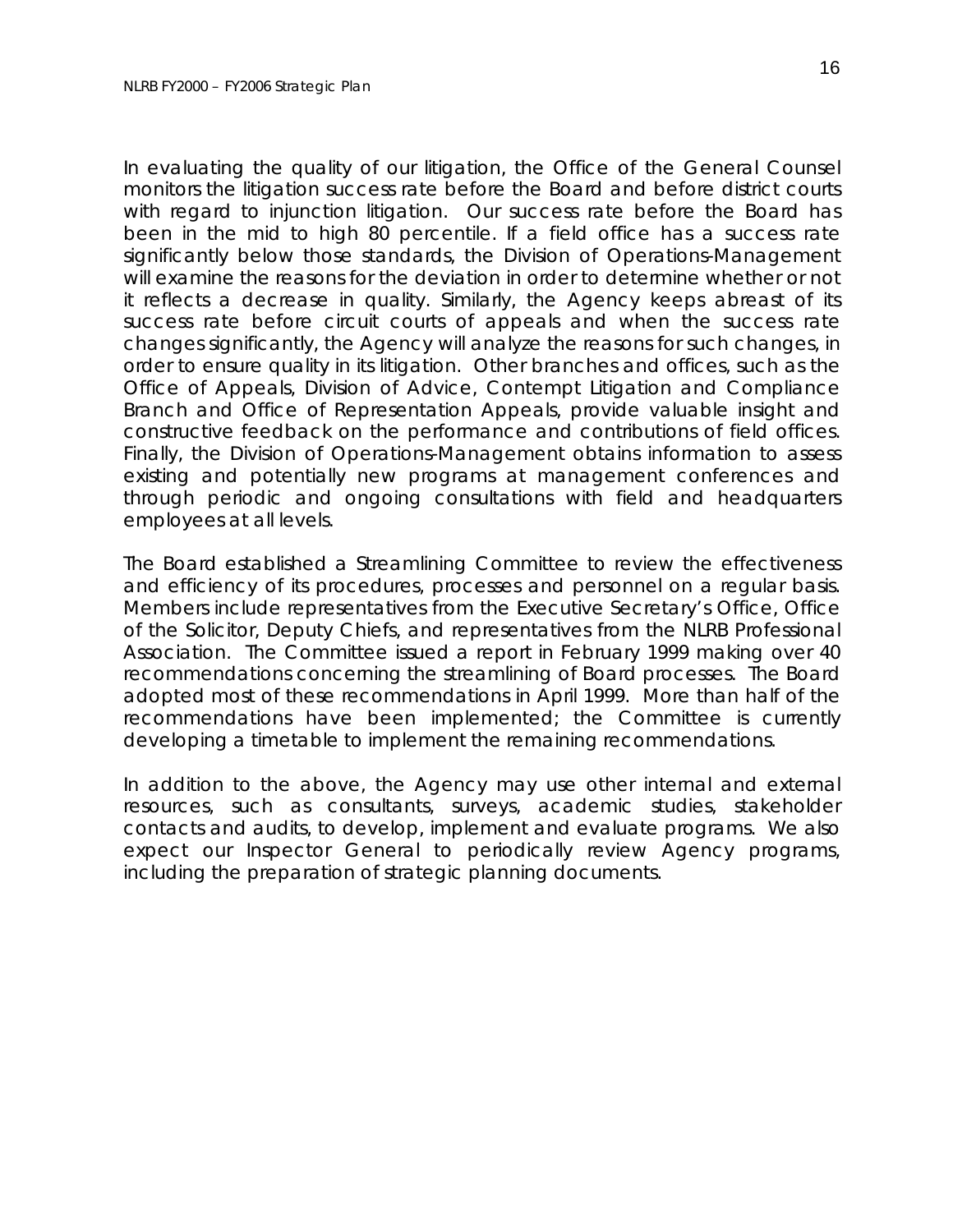### **X. OFFICE OF INSPECTOR GENERAL STRATEGIC PLAN**

**GOAL #1:** Promote economy, efficiency, and effectiveness in the administration of the Agency's programs and operations.

#### **OBJECTIVES**

A. Conduct audits and inspections of the issues, programs and operations of most importance to the Agency.

B. Achieve positive change by presenting findings, identifying causes of reported problems, and making recommendations that are useful to the Agency.

C. Acquire a staff of independent, competent personnel consistent with professional standards.

#### **STRATEGIES**

1. Solicit input from Agency employees to prepare an annual audit work plan.

2. Identify ways to improve and strengthen management controls in Agency programs and operations.

3. Establish a tracking system that provides data necessary for reporting on audit recommendations.

- 4. Improve quality control of audit and inspection products.
- 5. Establish a recruitment and training program for staff.

**GOAL #2:** Prevent or detect fraud and abuse in the Agency's programs and operations.

#### **OBJECTIVES**

A. Evaluate all referrals to the OIG in an objective, timely, and lawful manner.

B. Conduct investigations in a thorough, efficient, timely, and lawful manner.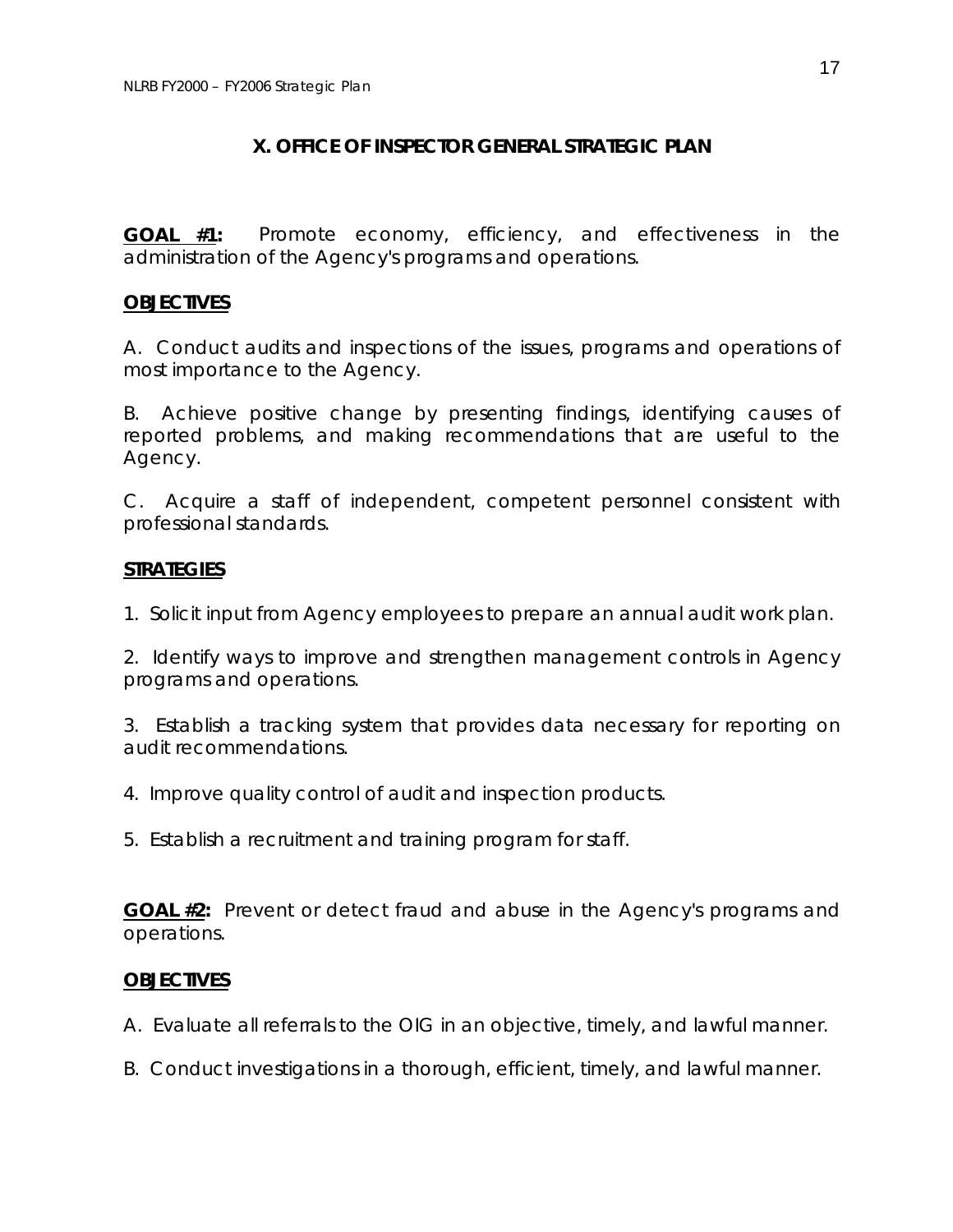C. Monitor referrals under investigation by other offices to ensure appropriate action is taken.

### **STRATEGIES**

1. Operate a fraud hotline and advertise its existence and other means for referring matters of possible fraud or abuse to the OIG.

2. Refer matters within the jurisdiction of other Agency offices, e.g., EEO, security, or ethics, to those offices for action.

3. Conduct investigations in accordance with PCIE Quality Standards, identify program vulnerabilities and recommend ways to prevent program abuse as part of the investigative process.

4. Report immediately to the Chairman and/or the General Counsel any serious or flagrant problems, abuses, or deficiencies.

5. Report expeditiously to the Attorney General potential violations of Federal criminal law.

6. Present findings of wrongdoing to the appropriate officials for action.

**GOAL #3:** Establish a collaborative relationship with the Congress, the Board and Agency employees to improve Agency operations.

### **OBJECTIVES**

A. Keep the Chairman, the General Counsel, the Board, and the Congress informed of program or operational vulnerabilities and significant issues.

B. Respond to requests from program managers for technical advice on changes in program operations or new functions and activities.

C. Operate in a manner that demonstrates values such as fairness, courtesy, professionalism, empathy, openness, access, and a willingness to listen.

### **STRATEGIES**

1. Issue semiannual reports by April 30 and October 31 each year.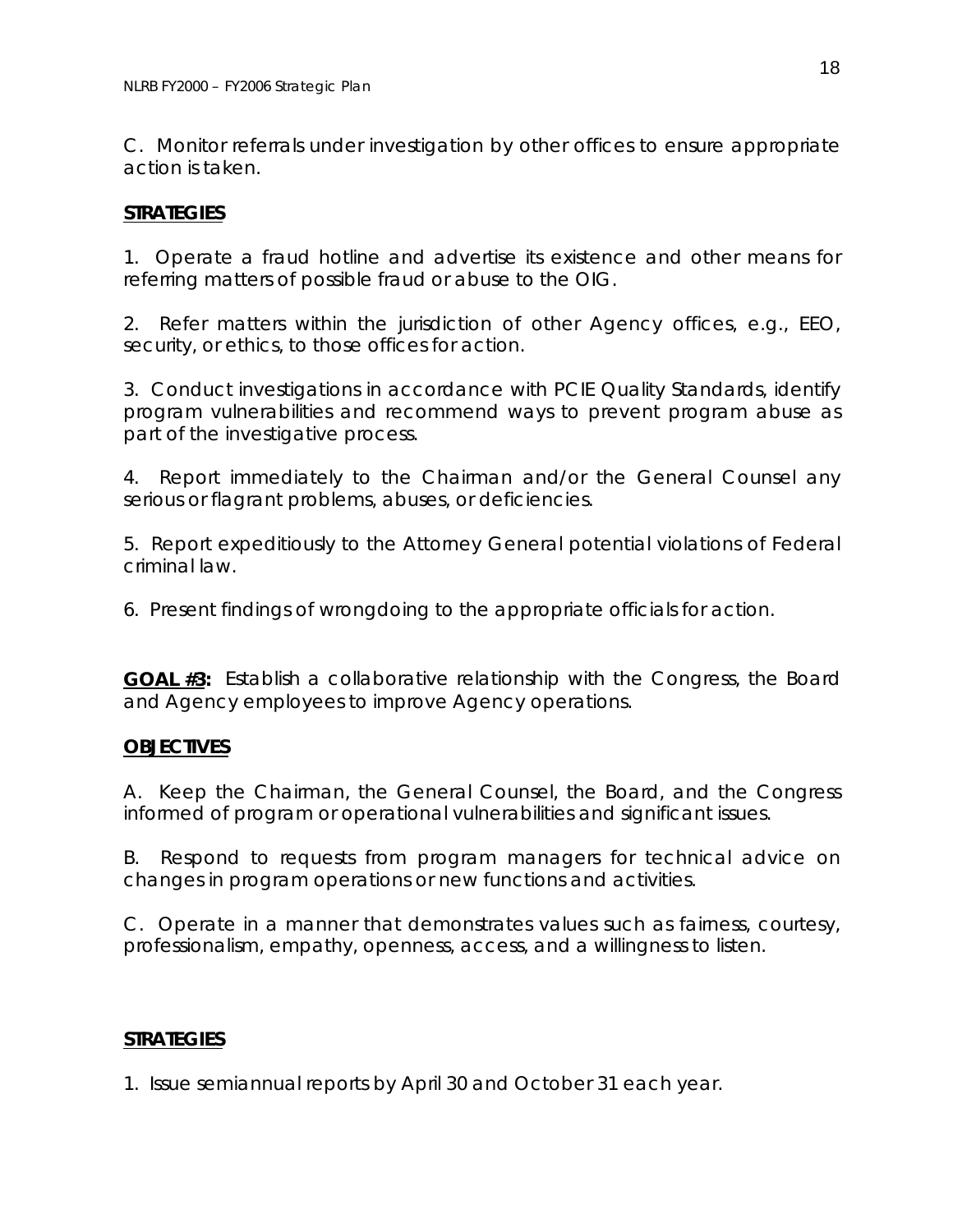2. Participate in ECIE and PCIE projects to improve financial and program operations.

3. Participate in Agency projects or provide technical advice and recommendations as requested.

4. Review and comment on proposed laws and regulations and draft Agency directives.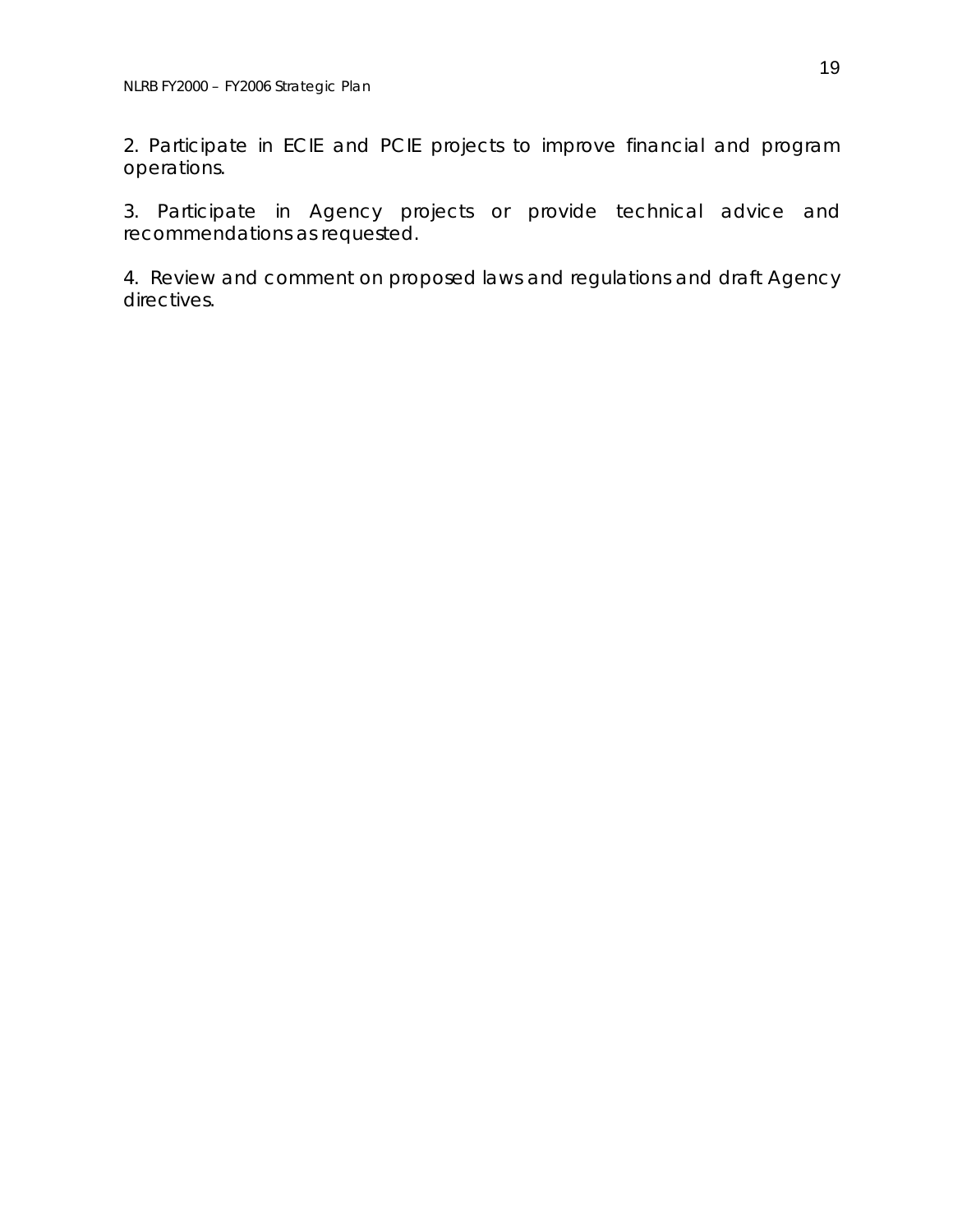# **ATTACHMENTS**

These attachments provide, in concise form, outlines of the types of cases arising under the Labor Management Relations Act and the basic procedures in the processing of cases within the Agency.

- A. Explanation of Types of Cases
- B. Procedures in Cases Involving Charges of Unfair Labor Practice
- C. Outline of Representation Procedures under Section 9c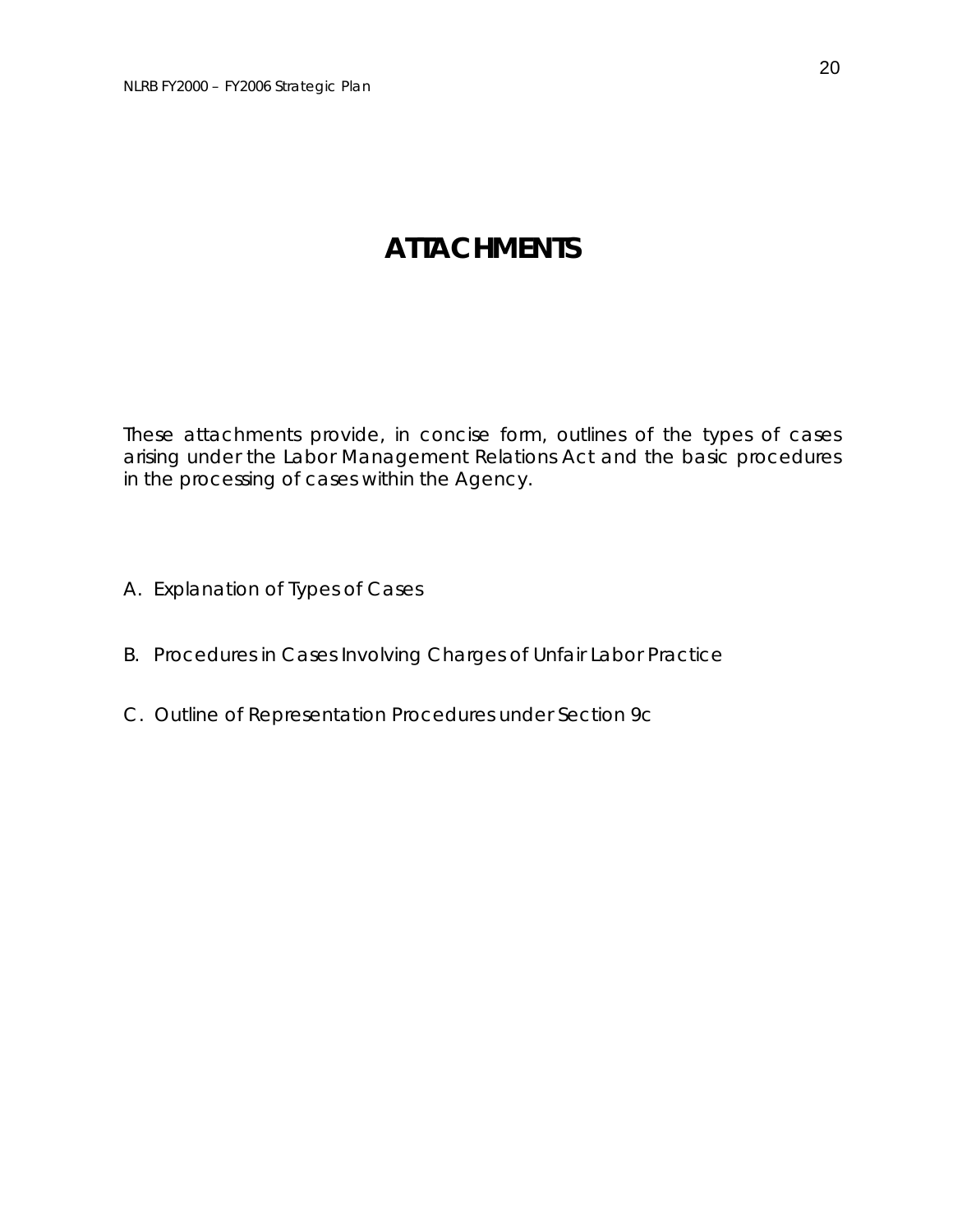# **ATTACHMENT A**

### **EXPLANATION OF TYPES OF CASES**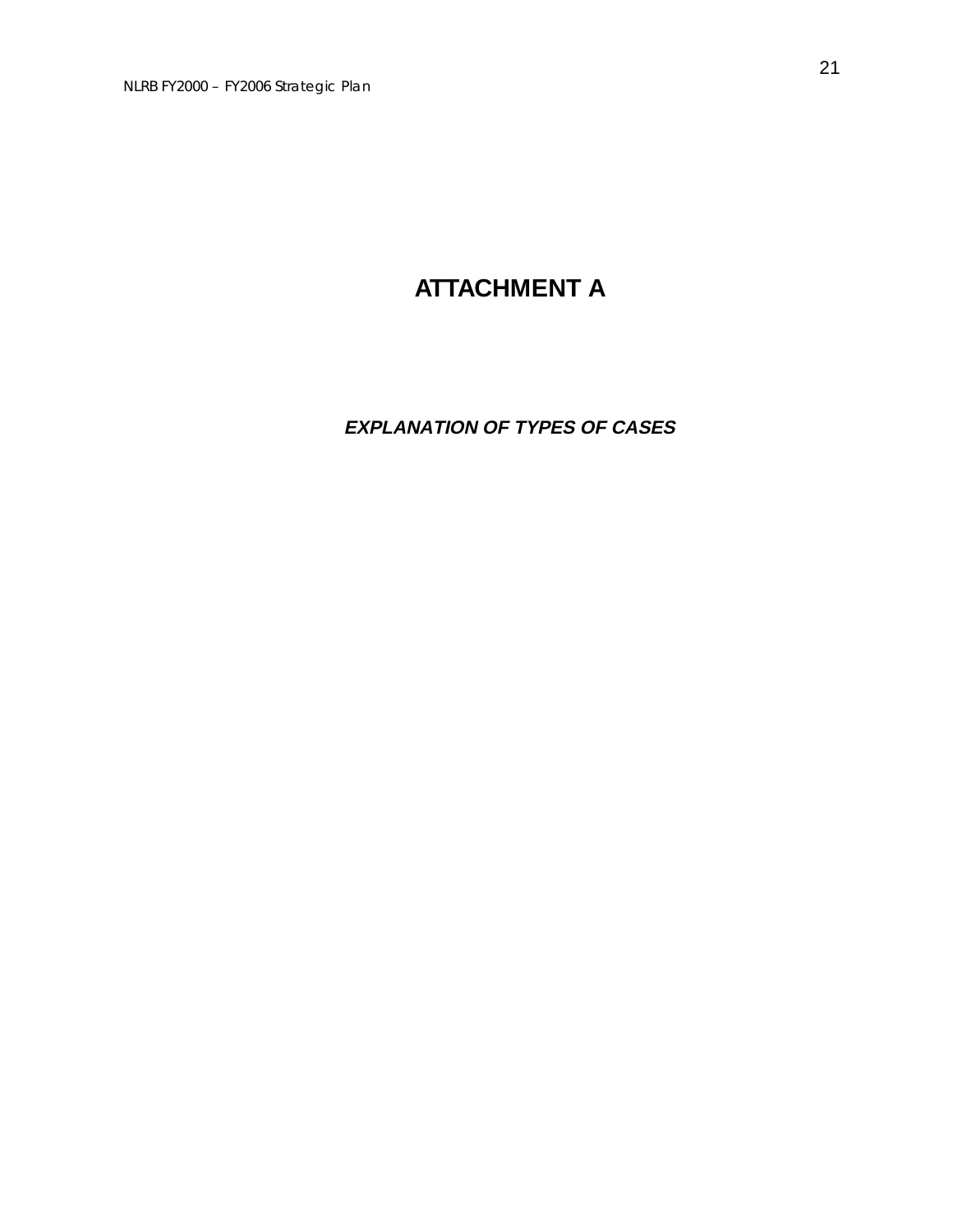| <b>TYPES OF NLRB CASES</b>                                                                                                                                                                                                                                                                                                                                                                                                                                                                                                                                                                                                                                                                                                                                   |                                                                                                                                                                                                                                                                                                                                                                                                                                                                                                                                                                                                                                                                                                                                                                                         |                       |                                                                                                                                                                                                                                                                                                                                                                                                                                                                                                                                                                                                                                                                                                                                                                                                                                                                                                                                                                                             |                                                                                        |                                                                                                                                                                                                                                                                                                                                                                                                                                                                                            |                                                                                                                                                                                                                                                |                |  |                                                                                                                                                                                                                                                                                       |                                                                                                                                                                                                                                                                                                                                                                                                                                                                                                                                                                                                                                                                                                                                                                                                                                                                                                                                                                                                                                            |                       |                                                                                                                          |                                                                                                                                                                    |
|--------------------------------------------------------------------------------------------------------------------------------------------------------------------------------------------------------------------------------------------------------------------------------------------------------------------------------------------------------------------------------------------------------------------------------------------------------------------------------------------------------------------------------------------------------------------------------------------------------------------------------------------------------------------------------------------------------------------------------------------------------------|-----------------------------------------------------------------------------------------------------------------------------------------------------------------------------------------------------------------------------------------------------------------------------------------------------------------------------------------------------------------------------------------------------------------------------------------------------------------------------------------------------------------------------------------------------------------------------------------------------------------------------------------------------------------------------------------------------------------------------------------------------------------------------------------|-----------------------|---------------------------------------------------------------------------------------------------------------------------------------------------------------------------------------------------------------------------------------------------------------------------------------------------------------------------------------------------------------------------------------------------------------------------------------------------------------------------------------------------------------------------------------------------------------------------------------------------------------------------------------------------------------------------------------------------------------------------------------------------------------------------------------------------------------------------------------------------------------------------------------------------------------------------------------------------------------------------------------------|----------------------------------------------------------------------------------------|--------------------------------------------------------------------------------------------------------------------------------------------------------------------------------------------------------------------------------------------------------------------------------------------------------------------------------------------------------------------------------------------------------------------------------------------------------------------------------------------|------------------------------------------------------------------------------------------------------------------------------------------------------------------------------------------------------------------------------------------------|----------------|--|---------------------------------------------------------------------------------------------------------------------------------------------------------------------------------------------------------------------------------------------------------------------------------------|--------------------------------------------------------------------------------------------------------------------------------------------------------------------------------------------------------------------------------------------------------------------------------------------------------------------------------------------------------------------------------------------------------------------------------------------------------------------------------------------------------------------------------------------------------------------------------------------------------------------------------------------------------------------------------------------------------------------------------------------------------------------------------------------------------------------------------------------------------------------------------------------------------------------------------------------------------------------------------------------------------------------------------------------|-----------------------|--------------------------------------------------------------------------------------------------------------------------|--------------------------------------------------------------------------------------------------------------------------------------------------------------------|
| <b>1. CHARGES OF UNFAIR LABOR PRACTICES (C CASES)</b>                                                                                                                                                                                                                                                                                                                                                                                                                                                                                                                                                                                                                                                                                                        |                                                                                                                                                                                                                                                                                                                                                                                                                                                                                                                                                                                                                                                                                                                                                                                         |                       |                                                                                                                                                                                                                                                                                                                                                                                                                                                                                                                                                                                                                                                                                                                                                                                                                                                                                                                                                                                             |                                                                                        |                                                                                                                                                                                                                                                                                                                                                                                                                                                                                            |                                                                                                                                                                                                                                                |                |  |                                                                                                                                                                                                                                                                                       |                                                                                                                                                                                                                                                                                                                                                                                                                                                                                                                                                                                                                                                                                                                                                                                                                                                                                                                                                                                                                                            |                       |                                                                                                                          |                                                                                                                                                                    |
| <b>Charges Against Labor Organization</b><br><b>Charges Against Employer</b>                                                                                                                                                                                                                                                                                                                                                                                                                                                                                                                                                                                                                                                                                 |                                                                                                                                                                                                                                                                                                                                                                                                                                                                                                                                                                                                                                                                                                                                                                                         |                       |                                                                                                                                                                                                                                                                                                                                                                                                                                                                                                                                                                                                                                                                                                                                                                                                                                                                                                                                                                                             |                                                                                        |                                                                                                                                                                                                                                                                                                                                                                                                                                                                                            |                                                                                                                                                                                                                                                |                |  | <b>Charge Against Labor</b><br><b>Organization and Employer</b>                                                                                                                                                                                                                       |                                                                                                                                                                                                                                                                                                                                                                                                                                                                                                                                                                                                                                                                                                                                                                                                                                                                                                                                                                                                                                            |                       |                                                                                                                          |                                                                                                                                                                    |
| Section of<br>CA<br>the Act                                                                                                                                                                                                                                                                                                                                                                                                                                                                                                                                                                                                                                                                                                                                  | Section of<br>CE<br>the Act                                                                                                                                                                                                                                                                                                                                                                                                                                                                                                                                                                                                                                                                                                                                                             | Section of<br>the Act | cc                                                                                                                                                                                                                                                                                                                                                                                                                                                                                                                                                                                                                                                                                                                                                                                                                                                                                                                                                                                          | Section of<br>the Act                                                                  | CD                                                                                                                                                                                                                                                                                                                                                                                                                                                                                         | Section of<br>the Act                                                                                                                                                                                                                          | C <sub>G</sub> |  | Section of<br>the Act                                                                                                                                                                                                                                                                 | CP                                                                                                                                                                                                                                                                                                                                                                                                                                                                                                                                                                                                                                                                                                                                                                                                                                                                                                                                                                                                                                         | Section of<br>the Act |                                                                                                                          | CE                                                                                                                                                                 |
| 8(a)(1) To interfere with, restrain,<br>or coerce employees in exercise<br>of their rights under Section 7<br>(to join or assist a labor<br>organization or to refrain).<br>8(a)(2) To dominate or interfere<br>with the formation or admini-<br>station of a labor organization<br>or contribute financial or<br>other support to it.<br>8(a)(3) By discrimination in regard<br>to hire or tenure of employment<br>or any term or condition of<br>employment to encourage or<br>discourage membership in any<br>labor organization.<br>8(a)(4) To discharge or otherwise<br>discriminate against employees<br>because they have given<br>testimony under the Act.<br>8(a)(5) To refuse to bargain<br>collectively with representatives<br>of its employees. | 8(b)(1)(A) To restrain or coerce<br>employees in exercise of their<br>rights under Section 7 (to join<br>or assist a labor organization<br>or to refrain).<br>8(b)(1)(B) To restrain or coerce<br>an employer in the selection<br>of its representatives for<br>collective bargaining or<br>adjustment of grievances.<br>8(b)(2) To cause or attempt to<br>cause an employer to discri-<br>minate against an employee.<br>8(b)(3) To refuse to bargain<br>collectively with employer.<br>8(b)(5) To require of employees<br>the payment of excessive or<br>discriminatory fees for<br>membership.<br>8(b)(6) To cause or attempt to<br>cause an employer to pay or<br>agree to pay money or other<br>things of value for services<br>which are not performed or<br>not to be performed. | certified.            | 8(b)(4)(i) To engage in, or induce or encourage any individual employed<br>by any person engaged in commerce or in an industry affecting<br>commerce, to engage in a strike, work stoppage, or boycott, or<br>(ii) to threaten, coerce, or restrain any person engaged in commerce<br>or in an industry affecting commerce, where in either case an object is:<br>(A) To force or require any<br>employer or self-employed<br>person to join any labor organ-<br>ization or to enter into any agree-<br>ment prohibited by Section 8 (e).<br>(B) To force or require any<br>person to cease using, selling,<br>handling, transporting, or other-<br>wise dealing in the products of<br>any other producer, processor,<br>or manufacturer, or to cease<br>doing business with any other<br>person, or force or require any<br>other employer to recognice or<br>bargain with a labor organization<br>as the representative of its<br>employees unless such labor<br>organization has been so | (C) To force or require any<br>employer to recognize or<br>(D) To force or require any | bargain with a particular labor<br>organization as the represent-<br>ative of its employees if another<br>labor organization has been<br>certified as the representative.<br>employer to assign particular<br>work to employees in a parti-<br>cular labor organization or in a<br>particular trade, craft, or class<br>rather than to employees in<br>another trade, craft, or class,<br>unless such employer is failing<br>to conform to an appropriate<br>Board order or certification. | 8(g) To strike, picket, or otherwise<br>concertedly refuse to work at any<br>health care institution without<br>notifying the institution and the<br>Federal Mediation and<br>Conciliation Service in writing<br>10 days prior to such action. |                |  | 8(b)(7) To picket, cause, or<br>labor organization as the<br>or to force or require the<br>of such employees:<br>labor organization and a<br>raised under Section 9(c).<br>Section 9(c) has been<br>conducted, or<br>the commencement of the<br>employer does not employ<br>services. | threaten the picketing of any<br>employer where an object is<br>to force or require an employer<br>to recognize or bargain with a<br>representative of its employees,<br>employees of an employer to<br>select such labor organization<br>as their collective-bargaining<br>representative, unless such<br>labor organization is currently<br>certified as the representative<br>(A) where the employer has<br>lawfully recognized any other<br>question concerning represent-<br>ation may not appropriately be<br>(B) where within the preceding<br>12 months a valid election under<br>(C) where picketing has been<br>conducted without a petition<br>under Section 9(c) being filed<br>within a reasonable period of<br>time not to exceed 30 days from<br>picketing; except where the<br>picketing is for the purpose of<br>truthfully advising the public<br>(including consumers) that an<br>members of, or have a contract<br>with, a labor organization, and it<br>does not have an effect of<br>interference with deliveries or | person.               | 8(e) To enter into any contract<br>or agreement (any labor<br>or refrain from handling or<br>other employer, or to cease | organization and any employer)<br>whereby such employer ceases<br>or refrains or agrees to cease<br>dealing in any product of any<br>doing business with any other |
|                                                                                                                                                                                                                                                                                                                                                                                                                                                                                                                                                                                                                                                                                                                                                              | 2. PETITIONS FOR CERTIFICATION OR DECERTIFICATION OF REPRESENTATIVES (R CASES)                                                                                                                                                                                                                                                                                                                                                                                                                                                                                                                                                                                                                                                                                                          |                       |                                                                                                                                                                                                                                                                                                                                                                                                                                                                                                                                                                                                                                                                                                                                                                                                                                                                                                                                                                                             |                                                                                        |                                                                                                                                                                                                                                                                                                                                                                                                                                                                                            |                                                                                                                                                                                                                                                |                |  | 3. OTHER PETITIONS                                                                                                                                                                                                                                                                    |                                                                                                                                                                                                                                                                                                                                                                                                                                                                                                                                                                                                                                                                                                                                                                                                                                                                                                                                                                                                                                            |                       |                                                                                                                          |                                                                                                                                                                    |
|                                                                                                                                                                                                                                                                                                                                                                                                                                                                                                                                                                                                                                                                                                                                                              | By or in Behalf of Employees                                                                                                                                                                                                                                                                                                                                                                                                                                                                                                                                                                                                                                                                                                                                                            |                       | By an Employer                                                                                                                                                                                                                                                                                                                                                                                                                                                                                                                                                                                                                                                                                                                                                                                                                                                                                                                                                                              |                                                                                        | By a Labor Organization or an Employer<br>By or in Behalf of Employees                                                                                                                                                                                                                                                                                                                                                                                                                     |                                                                                                                                                                                                                                                |                |  |                                                                                                                                                                                                                                                                                       |                                                                                                                                                                                                                                                                                                                                                                                                                                                                                                                                                                                                                                                                                                                                                                                                                                                                                                                                                                                                                                            |                       |                                                                                                                          |                                                                                                                                                                    |
| Section of<br>Section of                                                                                                                                                                                                                                                                                                                                                                                                                                                                                                                                                                                                                                                                                                                                     |                                                                                                                                                                                                                                                                                                                                                                                                                                                                                                                                                                                                                                                                                                                                                                                         |                       | Section of                                                                                                                                                                                                                                                                                                                                                                                                                                                                                                                                                                                                                                                                                                                                                                                                                                                                                                                                                                                  | Section of                                                                             |                                                                                                                                                                                                                                                                                                                                                                                                                                                                                            |                                                                                                                                                                                                                                                | Board          |  |                                                                                                                                                                                                                                                                                       | Board                                                                                                                                                                                                                                                                                                                                                                                                                                                                                                                                                                                                                                                                                                                                                                                                                                                                                                                                                                                                                                      |                       |                                                                                                                          |                                                                                                                                                                    |

| Section of                                                                                                                                                                                         | Section of                                                                                                                                                                                          | Section of                                                                                                                                        | Section of                                                                                                                                 | <b>Board</b>                                                       | <b>Board</b>                                                                                    |
|----------------------------------------------------------------------------------------------------------------------------------------------------------------------------------------------------|-----------------------------------------------------------------------------------------------------------------------------------------------------------------------------------------------------|---------------------------------------------------------------------------------------------------------------------------------------------------|--------------------------------------------------------------------------------------------------------------------------------------------|--------------------------------------------------------------------|-------------------------------------------------------------------------------------------------|
| the Act                                                                                                                                                                                            | the Act                                                                                                                                                                                             | <b>RM</b>                                                                                                                                         | the Act                                                                                                                                    | <b>Rules</b>                                                       | <b>Rules</b>                                                                                    |
| RC                                                                                                                                                                                                 | <u>RD</u>                                                                                                                                                                                           | the Act                                                                                                                                           | UD                                                                                                                                         | <u>UC</u>                                                          | AC                                                                                              |
| $9(c)(1)(A)(i)$ Alleging that a substan-<br>tial number of employees wish to<br>be represented for collective<br>bargaining and their employer<br>declines to recognize their<br>representative. * | 9(c)(1)(A)(ii) Alleging that a substan-<br>tial number of employees assert<br>that the certified or currently<br>recognized bargaining represen-<br>tative is no longer their represen-<br>tative.' | 9(c)(1)(B) Alleging that one or more<br>claims for recognition as exclusive<br>bargaining representative have been<br>received by the employer. * | 9(e)(1) Alleging that employees (30<br>percent or more of an appropriate<br>unit) wish to rescind an existing<br>union-security agreement. | Subpart C Seeking clarification of an<br>existing bargaining unit. | Subpart C Seeking amendment of an<br>outstanding certification of bargaining<br>representative. |

\* If an 8(b)(1) charge has been filed involving the same employer, these statements in RC, RD, and RM petitions are not required.

Charges filed with the National Labor Relations Board are letter-coded and numbered. Unfair labor practice charges are classified as "C" cases and petitions for certification or decertification of representatives as "R" ca This chart indicates the letter codes used for "C" cases and "R" cases, and also presents a summary of each section involved. Revised 12/78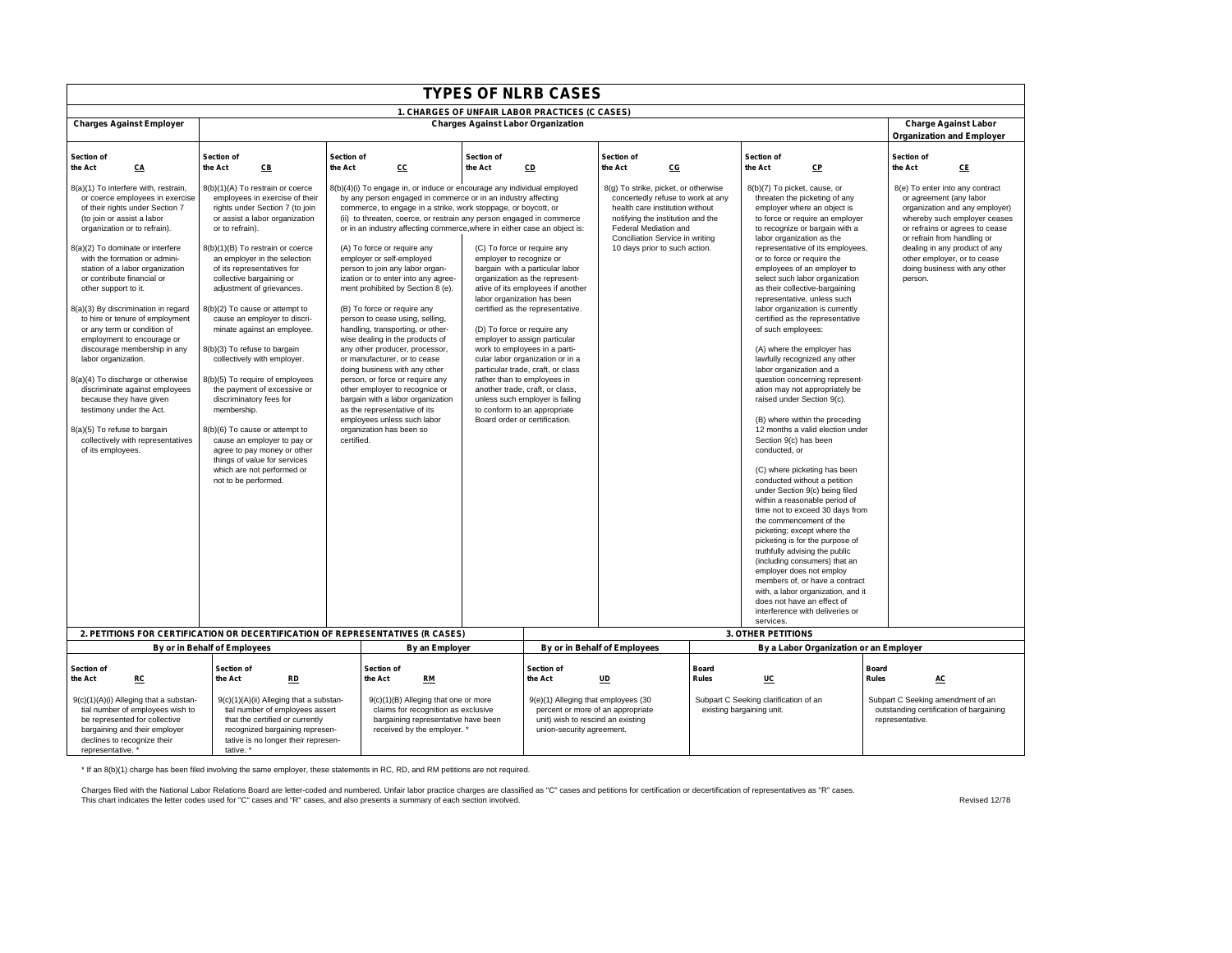# **ATTACHMENT B**

# **PROCEDURES IN CASES INVOLVING CHARGES OF**  UNFAIR LABOR PRACTICE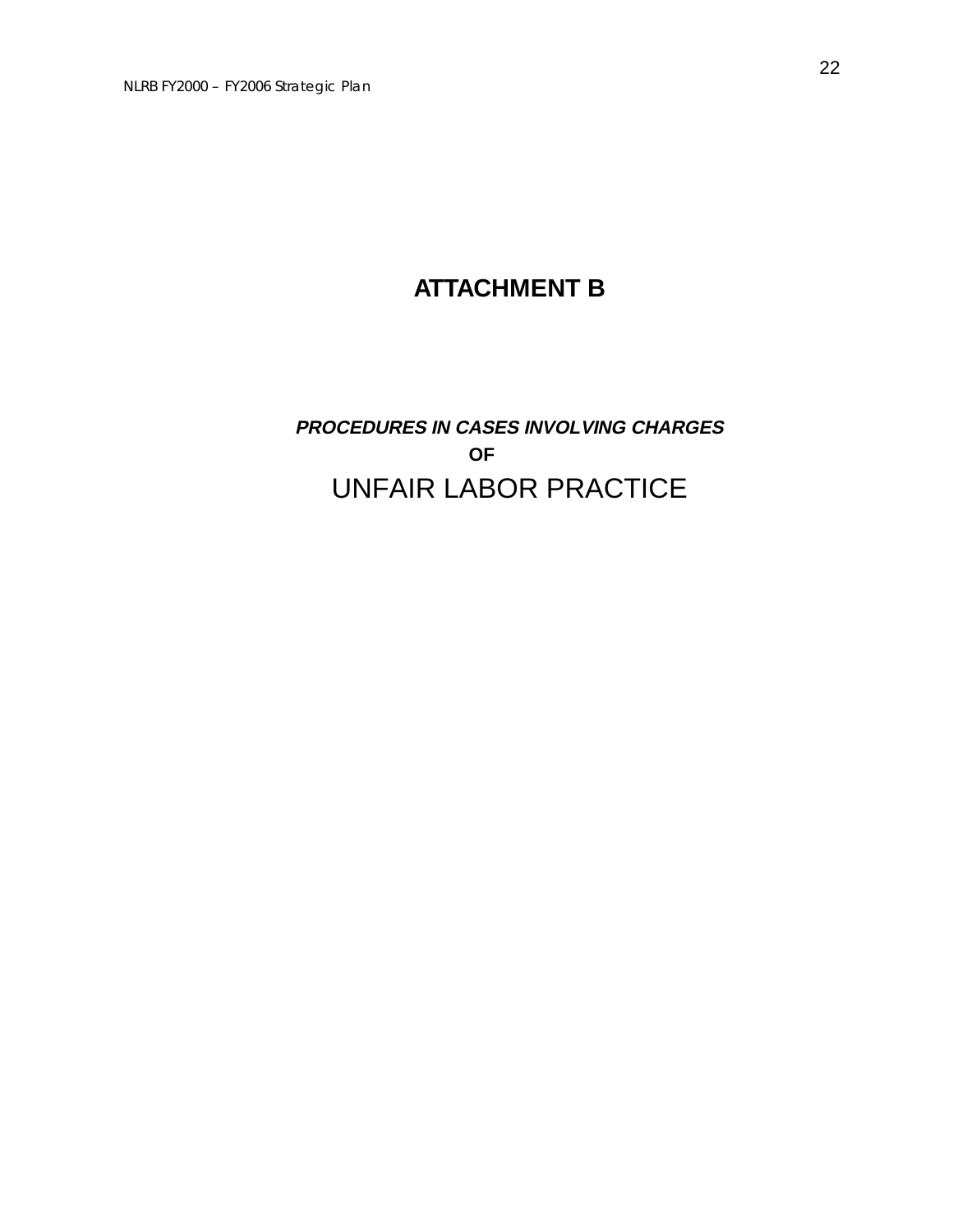### NATIONAL LABOR RELATIONS BOARD EXHIBIT B

#### BASIC PROCEDURES IN CASES INVOLVING CHARGES OF UNFAIR LABOR PRACTICES

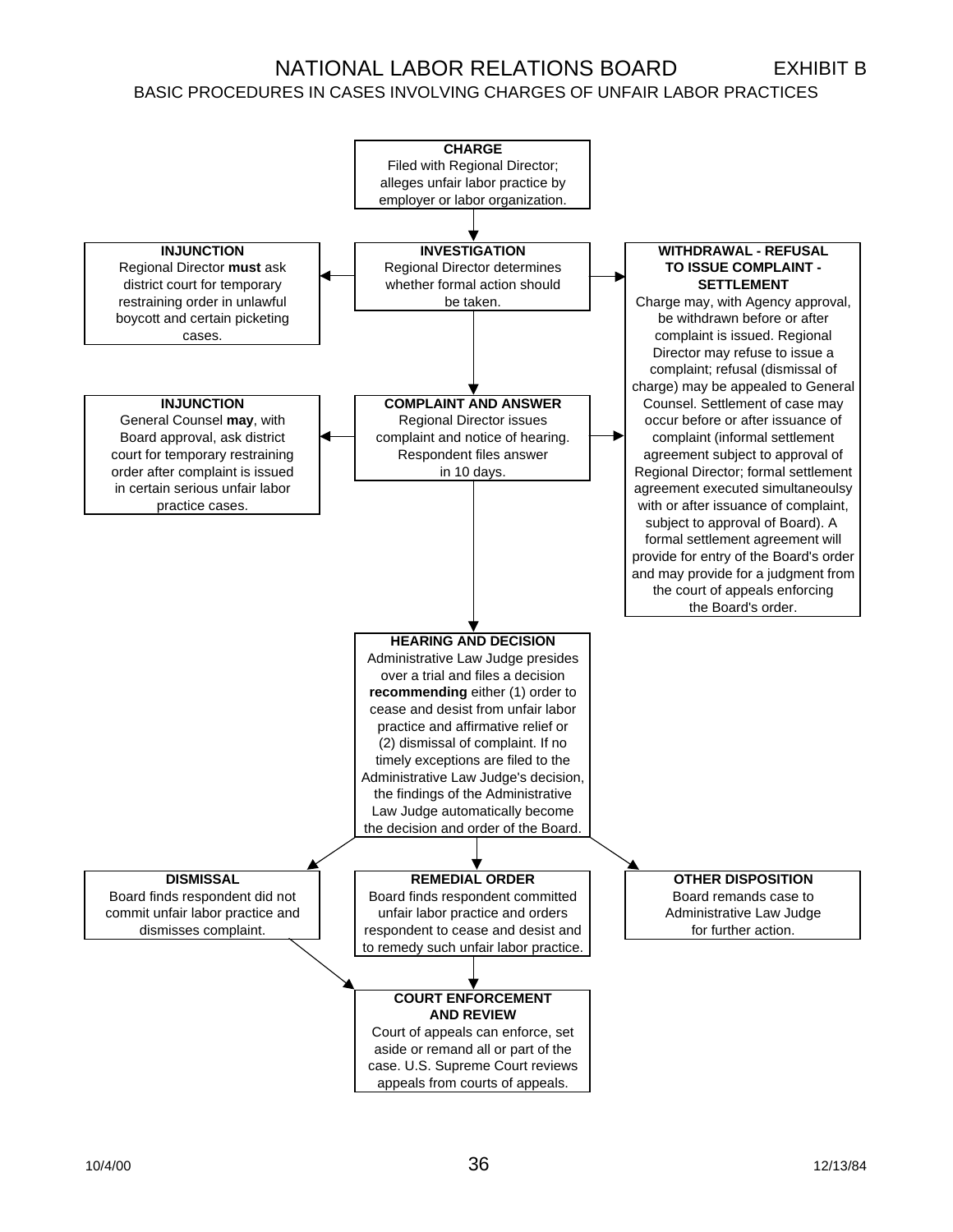# **ATTACHMENT C**

**OUTLINE OF REPRESENTATION PROCEDURES UNDER SECTION 9c**